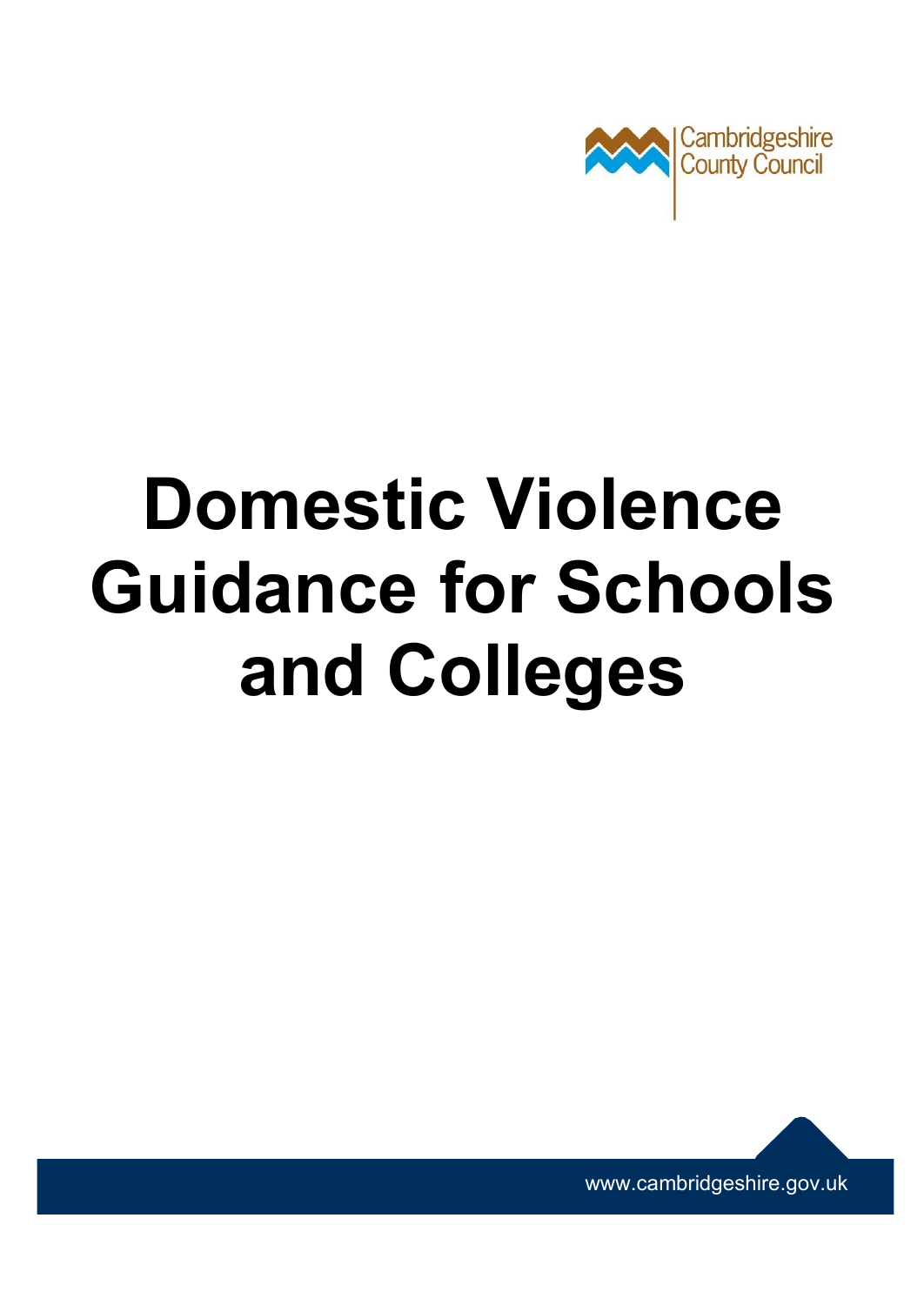## **Contents**

| Definition and Purpose                                                                                                                                                                                                                                                                                                                                                                                                                                                                                                                                                                                                                                                                                       | 4                                                                                                                   |
|--------------------------------------------------------------------------------------------------------------------------------------------------------------------------------------------------------------------------------------------------------------------------------------------------------------------------------------------------------------------------------------------------------------------------------------------------------------------------------------------------------------------------------------------------------------------------------------------------------------------------------------------------------------------------------------------------------------|---------------------------------------------------------------------------------------------------------------------|
| 1. How Domestic Violence (DV) can impact upon children/young people                                                                                                                                                                                                                                                                                                                                                                                                                                                                                                                                                                                                                                          | 5                                                                                                                   |
| 2. How DV impacts upon parents and carers                                                                                                                                                                                                                                                                                                                                                                                                                                                                                                                                                                                                                                                                    | 5                                                                                                                   |
| 3. Support for children/young people affected by DV                                                                                                                                                                                                                                                                                                                                                                                                                                                                                                                                                                                                                                                          | $5 - 6$                                                                                                             |
| 4. Dealing with a disclosure of DV<br>$\triangleright$ Child's/young person's disclosure<br>Parent/carer disclosure<br>≻<br>$\triangleright$ Parent/carer/disclosure where the child is a perpetrator of DV<br>$\triangleright$ Third-party disclosures<br>Role of the Children and Young People's Services (CYPS)<br>≻<br>Referral pathways and services<br>≻<br>Multi Agency Referral Unit (MARU)<br>➤<br>$\triangleright$ Role of the Police<br>> Role of the DV Advocacy Service (IDVAs)<br>$\triangleright$ Role of the Health Services<br>$\triangleright$ Role of the Education Child Protection Service<br>> MARAC (Multi-Agency Risk Assessment Conference)<br>$\triangleright$ Role of Women's Aid | 6<br>6<br>$\overline{7}$<br>$\overline{7}$<br>$7 - 8$<br>8<br>8<br>$8 - 9$<br>9<br>9<br>10<br>10<br>11<br>$11 - 12$ |
| 5. Dealing with denial by a parent/carer or child/young person                                                                                                                                                                                                                                                                                                                                                                                                                                                                                                                                                                                                                                               | 12                                                                                                                  |
| 6. How schools can deal with alleged perpetrators                                                                                                                                                                                                                                                                                                                                                                                                                                                                                                                                                                                                                                                            | 13                                                                                                                  |
| 7. Ways of supporting a child/young person after a disclosure has been made                                                                                                                                                                                                                                                                                                                                                                                                                                                                                                                                                                                                                                  | $13 - 14$                                                                                                           |
| 8. Logging concerns                                                                                                                                                                                                                                                                                                                                                                                                                                                                                                                                                                                                                                                                                          | 14                                                                                                                  |
| 9. Support packages and measures:<br><b>Secondary Schools</b><br><b>Primary Schools</b><br><b>Curriculum Materials</b><br>Early Years and Childcare settings                                                                                                                                                                                                                                                                                                                                                                                                                                                                                                                                                 | 14<br>14<br>$14 - 15$<br>15<br>15                                                                                   |
| 10. Information Sharing and Storage                                                                                                                                                                                                                                                                                                                                                                                                                                                                                                                                                                                                                                                                          | $15 - 16$                                                                                                           |
| 11. Parental Responsibility (PR)                                                                                                                                                                                                                                                                                                                                                                                                                                                                                                                                                                                                                                                                             | $16 - 17$                                                                                                           |
| 12. Starting a new school<br>Provision of transport<br>⋗                                                                                                                                                                                                                                                                                                                                                                                                                                                                                                                                                                                                                                                     | 17<br>17                                                                                                            |
| 13. Exclusion from school                                                                                                                                                                                                                                                                                                                                                                                                                                                                                                                                                                                                                                                                                    | 18                                                                                                                  |
| 14. Prevention of DV through awareness raising in all children and staff                                                                                                                                                                                                                                                                                                                                                                                                                                                                                                                                                                                                                                     | 18                                                                                                                  |
| 15. Raising awareness of the wider school community including visitors                                                                                                                                                                                                                                                                                                                                                                                                                                                                                                                                                                                                                                       | 18                                                                                                                  |
| 16. Conclusion                                                                                                                                                                                                                                                                                                                                                                                                                                                                                                                                                                                                                                                                                               | 19                                                                                                                  |

**Page**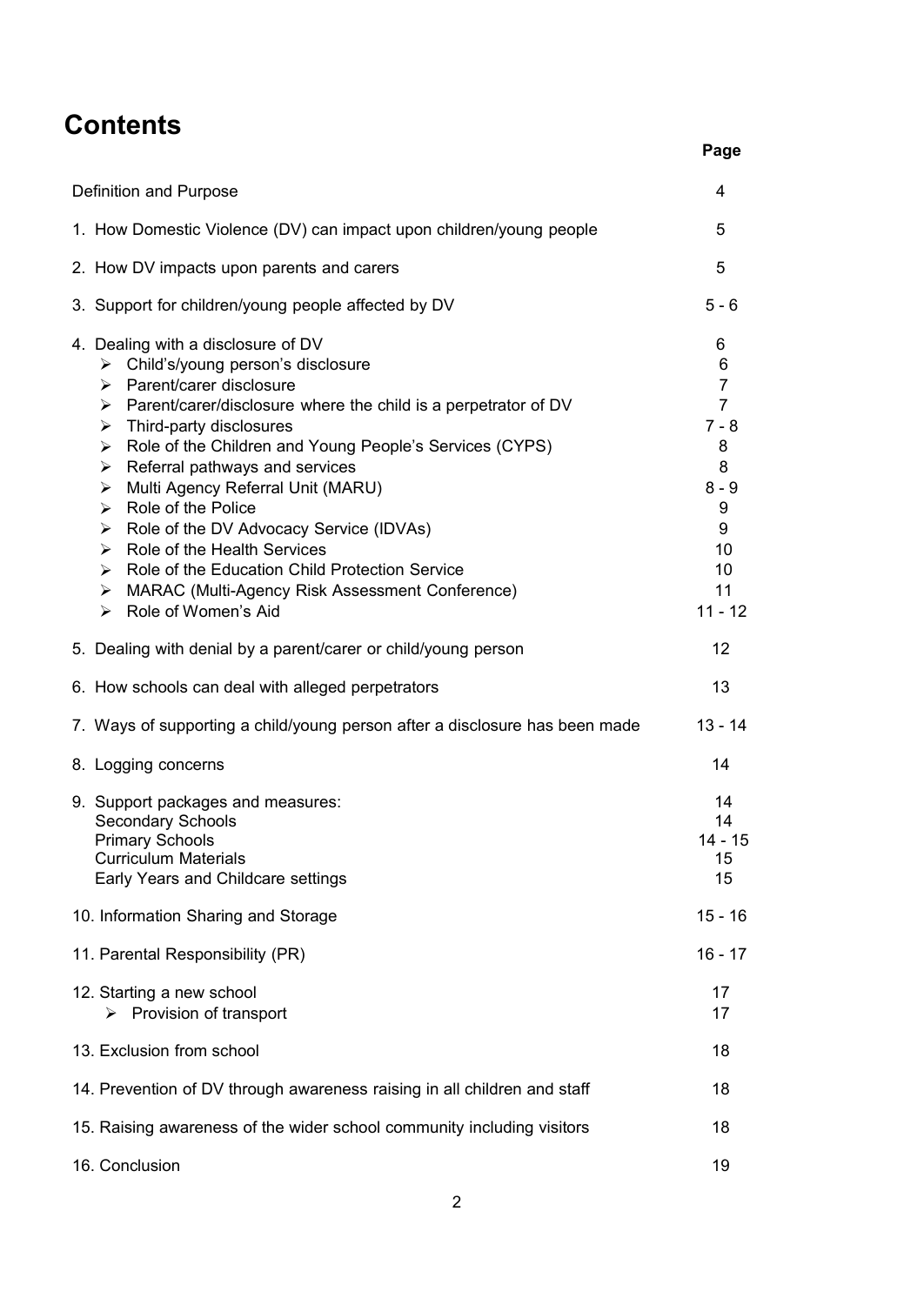# **Appendices:**

|                                                                     | Page |
|---------------------------------------------------------------------|------|
| Table 1: Impact of DV on children/young people                      | 20   |
| Table 2: Support packages and measures                              | 21   |
| <b>Forced Marriage</b>                                              | 22   |
| Partner exploitation and violence in teenage intimate relationships | 22   |
| Children/ Young People as perpetrators of DA/DV                     | 22   |
| Useful Contact Numbers and websites                                 | 23   |
| Pro-forma letter of notification to schools                         | 24   |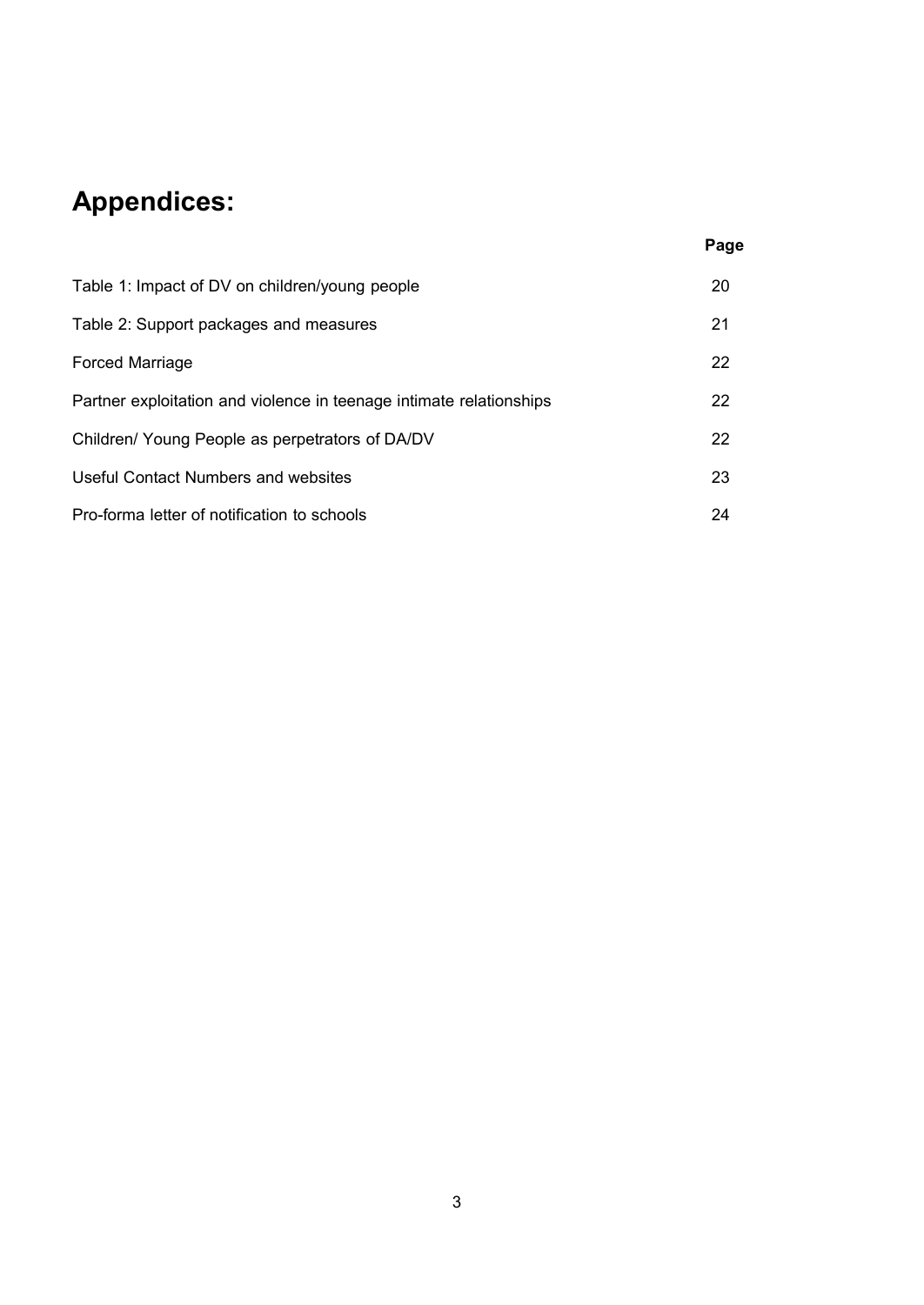# **Definition:**

The government is currently carrying out a consultation on widening the definition of domestic violence to include 'coercive control. The current definition used is:

'Any incident of threatening behaviour, violence or abuse (psychological, physical, sexual, financial or emotional) between adults who are, or have been, intimate partners or family members'.

## **Purpose:**

Since September 2006, schools have been notified of Domestic Violence incidents involving children and young people on their roll, a move which has been welcomed by head teachers and designated personnel for child protection.

This guidance sets out the role played by all agencies concerned and offers advice on how schools can support both children and families suffering with Domestic Violence.

**When a school receives notification of a DV incident, it is not necessary for them to alert Social Care, as they will have been notified directly by the police. It is important, however, that schools are able to support children and young people involved and to communicate effectively with Social Care if there are further concerns. Schools should consider sharing the information with the Locality Manager if there is involvement with the Locality Team.** If schools require additional advice on this matter, they may contact the Education Child Protection Service. (See useful numbers in the appendices to this document).

N.B. Throughout this guidance, the term 'children' should be taken to indicate children or young people, appropriate to the setting or situation described. In accordance with relevant legislation, the term 'children' shall refer to those under 18 years of age. However, the guidance can also be applied to any young person in further education up to the age of 19 years.

Throughout this document, the term Domestic Violence is interchangeable with the term Domestic Abuse

Reference throughout is made to the Local Safeguarding Children Board (LSCB) Core Inter-agency Procedures which can be found on their website –

[www.cambslscb.org.uk](http://www.cambslscb.org.uk/)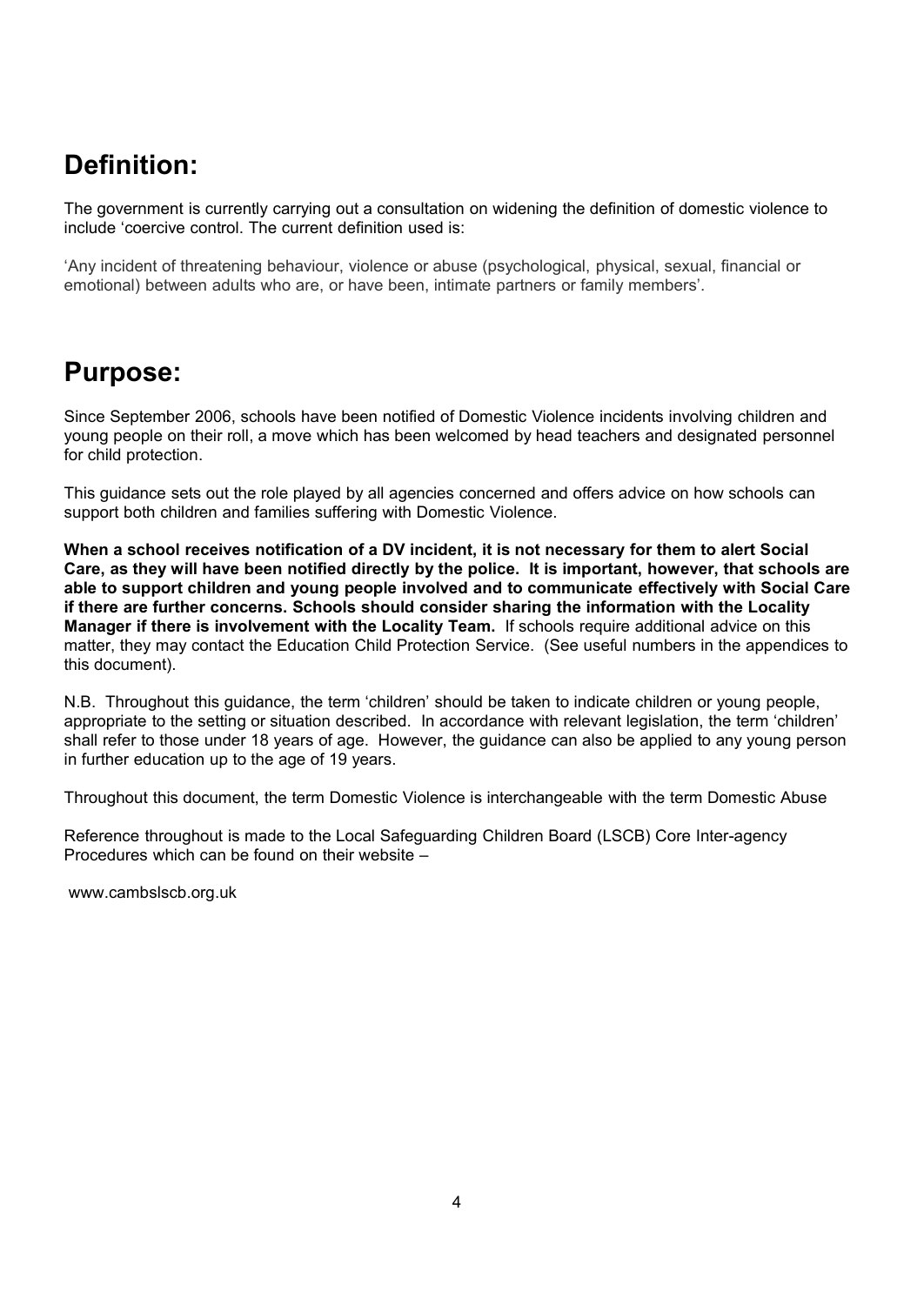## **1. How Domestic Violence (DV) can impact upon children/young people**

Where there is Domestic Violence in a family, the children/young people will always be affected; the longer the violence continues, the greater the risk of significant and enduring harm, which they may carry with them into their adult life and relationships.

A child/young person living with DV may show their vulnerability in a number of ways. For example, children may feel fragile, confused and frightened. If they are living in a refuge, they will be missing friends and family, they may be bullied if they are showing their vulnerability; or they may be bullying others to conceal their feelings.

Table 1 in the Appendices shows a range of possible signs and indicators of DV in children and young people.

## **2. How DV impacts upon parents and carers**

Many parents/carers affected by DV manage to create and sustain healthy and valuable family relationships, despite the violence and fear that they may be experiencing.

However, DV may have an impact upon parenting ability, which will in turn affect the child. The non-abusing parent/carer may:

- find it difficult to set and maintain boundaries
- look to the child/ren in the family for emotional security
- feel unable to cope
- emotionally withdraw
- exercise inappropriate levels of responsibility
- have inappropriate perceptions of control
- feel frustrated about children's behaviour
- be unable to maintain a routine
- experience poverty and hardship

Mental health issues, alcohol and drug abuse often play a part in DV and can impair the judgment of one or both adults.

## **3. Support for children/young people affected by DV**

Children affected by DV may find it difficult to disclose what they have witnessed; this may affect their behaviour both in and outside school and in the wider community. Some children feel that it is not worth reporting their concerns, because they may have heard people they know and trust using phrases which minimise DV, such as 'just a domestic'. Other children may feel embarrassed to disclose, or they may feel afraid that they risk being taken away from their parents/carers if they do. Conflicts of loyalty may also be present. In addition, threats may have been made by the perpetrator, resulting in the child fearing the consequences for either themselves, or for a loved person, pet or possession.

To raise awareness of the seriousness of DV, and to help children and their families to access appropriate support, schools, working alongside other relevant support agencies, should aim to:

 include information and guidance about DV and teenage relationship violence in their programmes of study in PSHE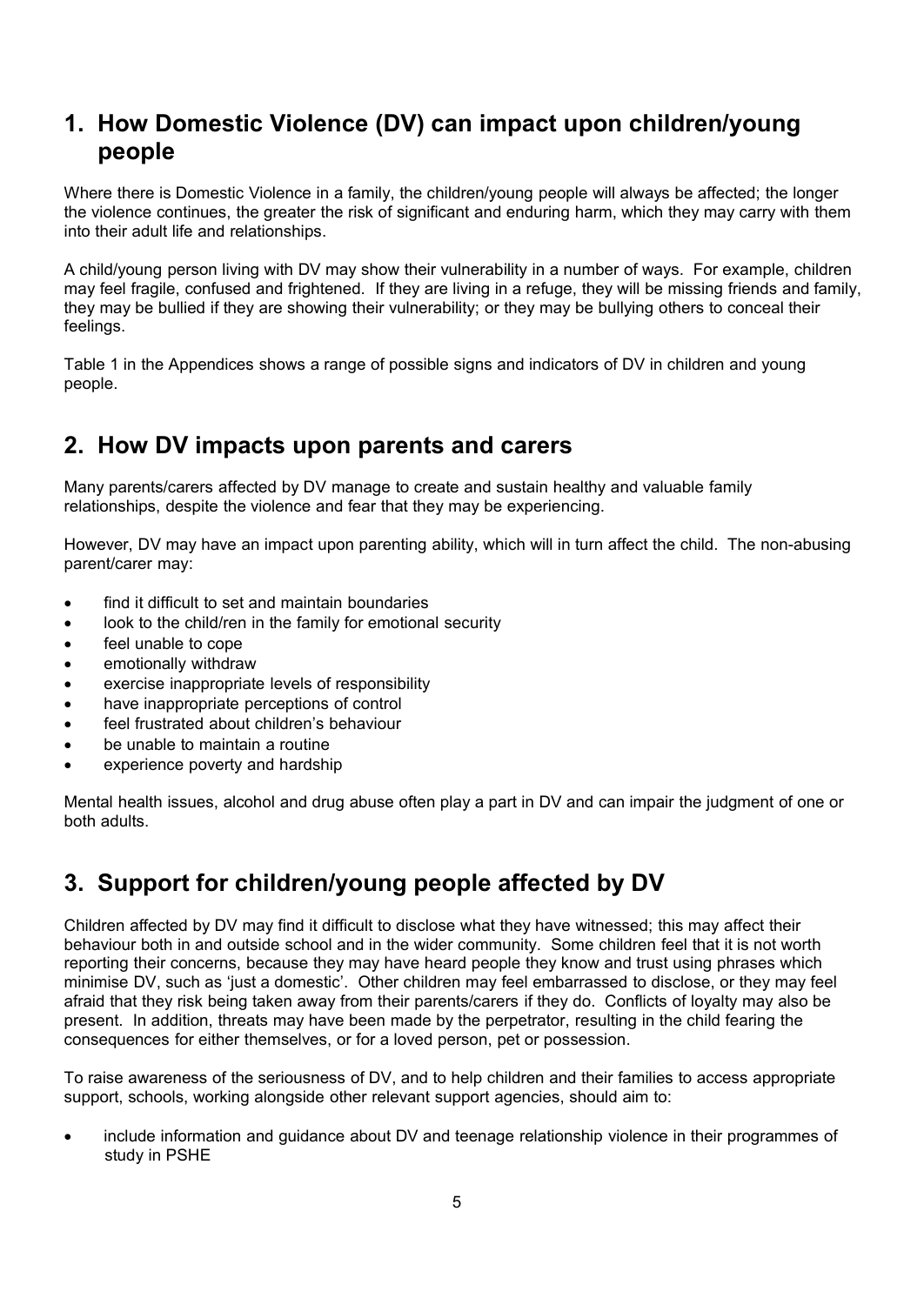- display leaflets/posters, including contact numbers, around the school
- display leaflets/posters in areas where parents/carers are likely to see them
- actively promote the support services available to students within the school, e.g. the Designated Person for Child Protection; school counsellor; Inclusion workers etc.
- ensure that all staff receive appropriate training which raises their awareness of DV
- actively promote services available outside school, e.g. Childline, the Samaritans, Women's Aid.

It is important to promote this support in a positive way, in order to avoid stigmatising the issue of DV.

## **4. Dealing with a disclosure of DV**

## **Child's / Young Person's Disclosure**

In response to any disclosure about domestic violence, school/relevant staff should follow recommendations of good practice in dealing with any disclosure. (See Chapter 1.2 of the Local Safeguarding Children Board Core Inter-agency Procedures – Practice Guidance – Recognising and responding to concerns).

Remember that it is very likely that a child will disclose after a number of incidents have occurred, and when they feel that they want the violence to stop. They will invariably disclose to a member of staff they trust. Be aware that they may play down the frequency and severity of the incidents. Do not assume that it has only happened once or twice just because this is what is said.

Staff need to:

- take the time to listen carefully
- take the disclosure seriously, but remain calm
- reassure the child that they have done the right thing in making the disclosure
- avoid making any promises which they cannot keep
- ensure that the child is clear that the information they have supplied may have to be shared with the Designated Person for Child Protection (DP), in order to keep the child safe
- avoid using leading questions or making any judgmental comments about the alleged abuser/perpetrator
- avoid any physical examination of alleged injuries
- remember that they should maintain confidentiality and only share the information with the Designated Person within the school
- record the disclosure in detail, using the school's Logging a Concern form
- include in this Log the full name of the child, their date of birth, and the date and time of the disclosure
- record the child's own words where possible and avoid putting their own opinion or interpretations into the record.
- ensure that they have signed and printed their own name on the Log, and have made their role in the school very clear, e.g. Form Tutor, Teaching Assistant
- record any inconsistent or unusual events linked with the disclosure, e.g if a parent has given an explanation of an injury which differs from that given by the child in their disclosure
- reassure the child about what is going to happen next, i.e. that they will have to share the information with the DP, BUT
- avoid making any promises about what may happen in the long-term as a result of the disclosure
- pass on the written Log immediately to the DP, so that they may take appropriate action.

When the DP receives the information, they should take advice, unless there are clear Child Protection issues, when a referral should be made. (See Chapter 1.2 of the LSCB Core Inter-agency Procedures: Deciding when to refer – Domestic Abuse)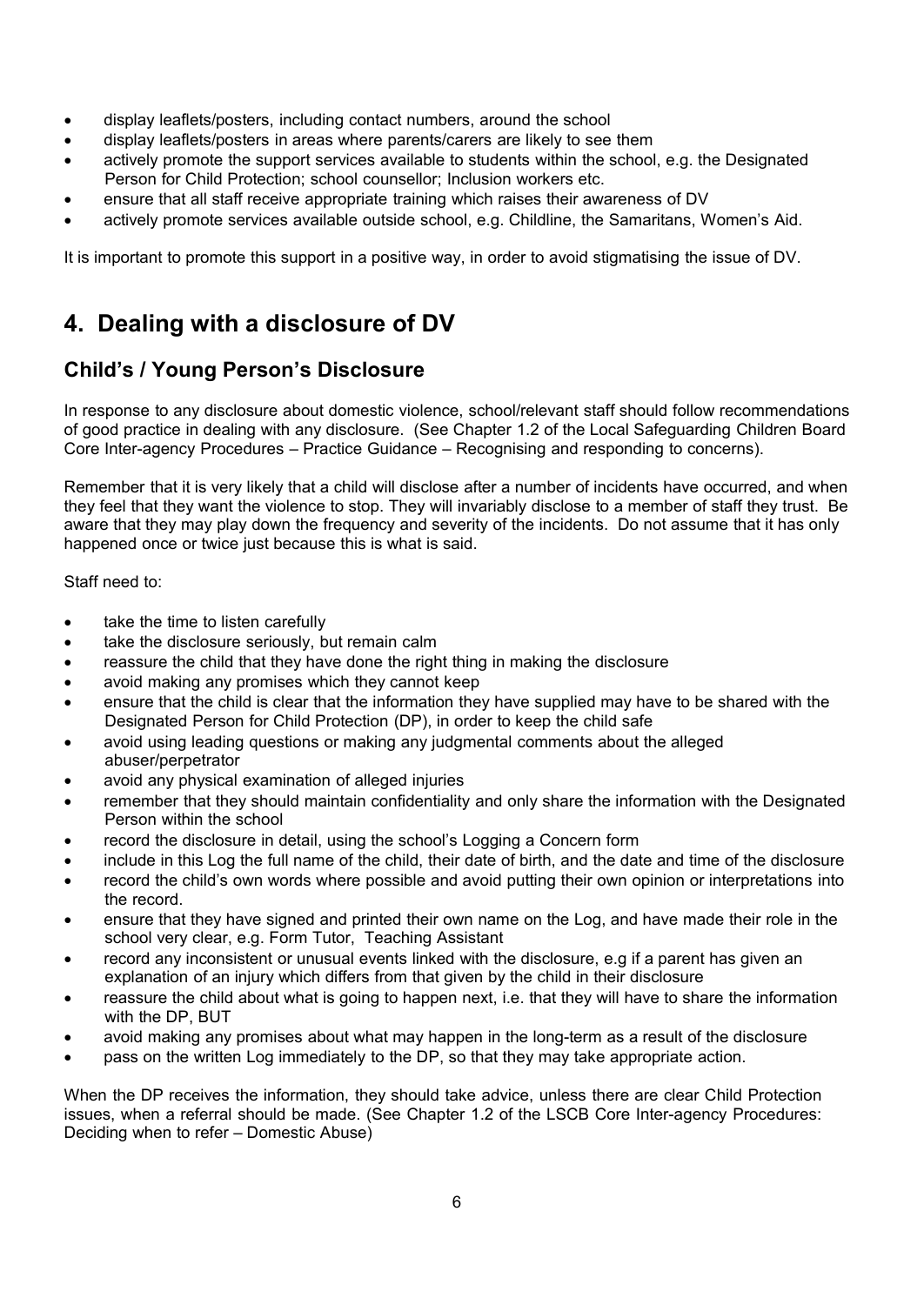## **Parent/Carer Disclosure**

School/relevant staff who receive a disclosure about DV from a parent/carer will need to follow a similar procedure for dealing with pupil disclosures. They need to:

- listen carefully to the information given
- avoid making any judgments or expression of opinion
- reassure the parent/carer that they have done the right thing in disclosing
- avoid making any promises to the parent/carer that the information will remain 'secret', emphasising where necessary that the welfare of their child/ren is paramount
- record the information immediately on the school's Logging a Concern form, using the same guidelines as when recording a disclosure from a pupil
- pass this Log on to the DP immediately
- make a written record when a parent/carer merely hints at the existence of DV, or when a member of staff has a suspicion that DV may be occurring
- ensure that confidentiality is maintained and that information is only shared with the DP

The DP will then seek advice from Education Child Protection Service on their Advice Line 01223 703800 or Social Care via the Contact Centre 0345 045 5203.

If the Police have already made visits to the family home to deal with incidents of DV the school will have received notification of this. The same notifications are routinely made to Health and Social Care.

#### **Parent/carer disclosure where the child is the perpetrator of DV**

If a parent/carer makes the disclosure that a child is the perpetrator of the violence, then the member of staff should ensure that the parent is able to speak with the DP. The disclosure should be recorded in the normal way, and the DP should then follow procedures and take advice.

Depending on the age of the child, the Police may need to be involved if a crime has been committed.

Even in a situation where the child is the alleged perpetrator, it may be appropriate for the victim to stay in a Women's Refuge; however, in this situation, it would be entirely inappropriate for the victim to disclose their location to the abusing child.

N.B. In the event of a member of staff being identified as a perpetrator, the DP should contact the Education Child Protection Service Adviceline, on 01223 703800, for advice.

#### **Third Party Disclosures**

In some cases, a child or another parent may disclose that they have witnessed, or are aware of, DV in another child's family. In this case, a Log of the information given should be kept, as previously outlined in 'Dealing with a disclosure of DV', and be given to the Designated Person.

The DP can then check with Social Care as to whether the family is known to them, and request advice. Staff can ask for a discussion with a Social Worker or can make an immediate referral via the Contact Centre. If a referral is made, and there are other siblings in the family affected who are in another school, then the DP in the other school should be contacted to share information. (See Practice Guidance - Recognising and responding to concerns, Chapter 1.2 of the LSCB Core Inter-agency Procedures)

On receipt of a referral regarding DV, from school or from any other agency or member of the public, Social Care will undertake an Initial Assessment. Not all families will be visited. In some cases, schools/Health Visitors will be asked to monitor or refer to other agencies.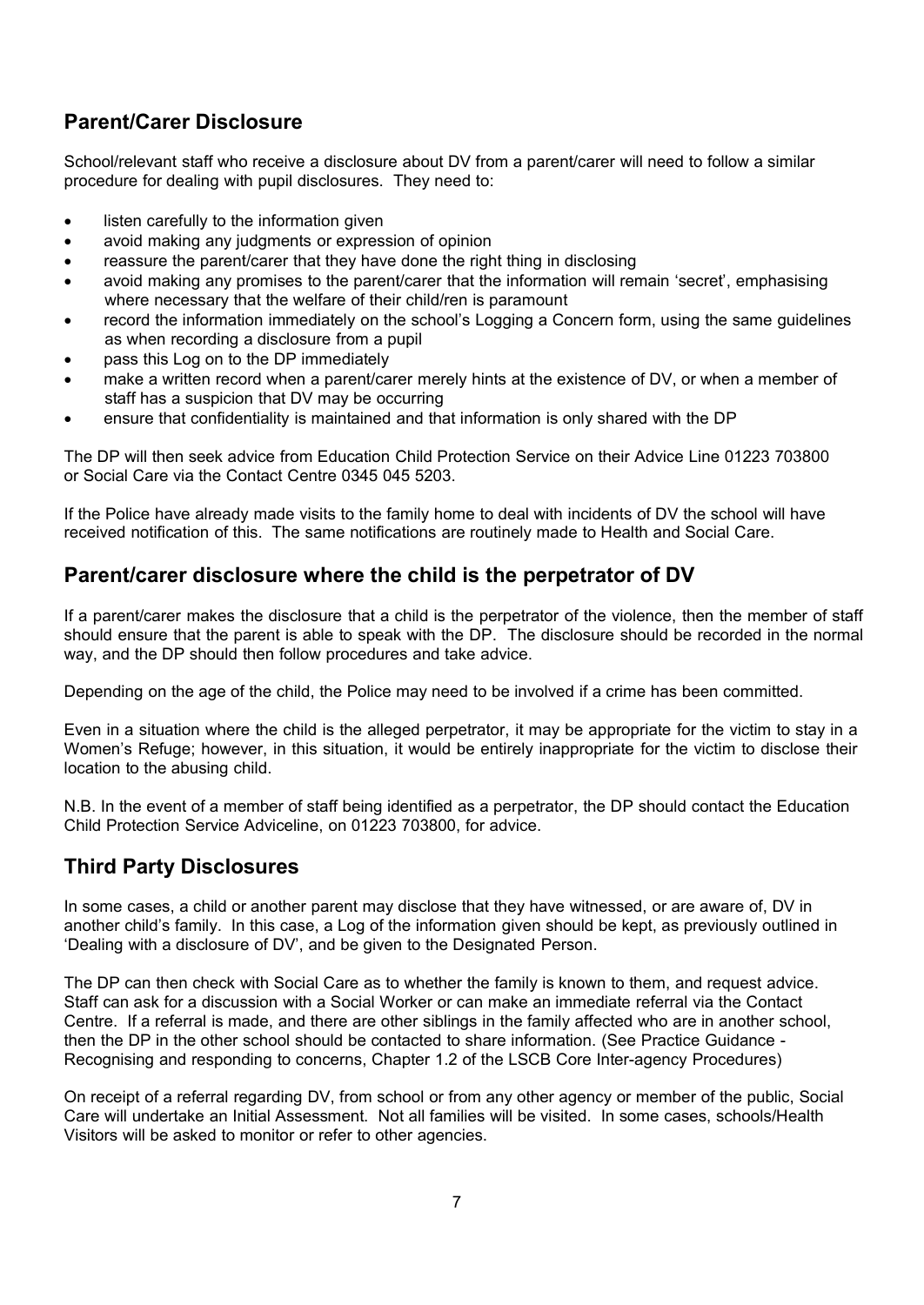**N.B.** School staff may suspect that a third-party disclosure is malicious. However, there is no way of being sure of this.

The welfare of the child is paramount, so school staff/relevant workers should report all disclosures regardless of their suspicions. DPs may alert Social Care that they have these reservations, and the possible reasons for them, e.g. if they are aware of a dispute between families.

## **Role of the Children and Young People's Services (CYPS)**

The definition of Harm from the Children Act 2002, and Working Together 2010, includes "impairment suffered from seeing or hearing the ill-treatment of another", therefore, if CYPS are aware of DV, there is a duty to assess whether a child is suffering, or is likely to suffer, significant harm as a result of living in a household where DV is present.

#### **Referral pathways and services**

Safeguarding and child protection work should always be underpinned by principles of working in partnership with families. In most cases, consent must be sought from parents/carers to share information as appropriate, although **there are certain circumstances in which this consent is not required e.g.**  where there is a specific risk of harm to a child and sharing the information with the parents would place the child at further risk or it would place the parent victim at a higher risk of harm. In this case, a Statutory Intervention Form (SIF) should be completed.

Referrals to services regarding concerns about a child typically fall into three categories:

- Early Intervention and Prevention Common Assessment Framework (CAF)
- Child in Need Section 17 referrals
- Child Protection Section 47 referrals Priority straight to Children's Social Care. (Domestic Violence where a child has been injured, even if inadvertently)

Completing a CAF should:

- Enable the child/young person and family to become involved in assessing their strengths and needs with the practitioner and help to identify some of the solutions;
- Provide a structure for systematic gathering and recording of information;
- Record evidence of needs and concerns and baseline for measuring progress in addressing them;
- Provide a framework for discussion when a referral is being made, whether to preventative targeted services or to Children's Social Care;
- Support an initial or core assessment;
- Support an assessment for another specialist service

Completing a CAF also provides a standardised written referral proforma to support a telephone referral.

#### **Multi Agency Referral Unit (MARU)**

The MARU is responsible for supporting all victims of abuse and the vulnerable. There are 3 teams within the MARU:

- 1. Domestic Abuse
- 2. Vulnerable adults
- 3. Child Protection

The Domestic Abuse (DA) team processes high and medium risk cases of domestic abuse attended by Cambridgeshire Police. In addition, they also manage and process DA referrals from partner agencies.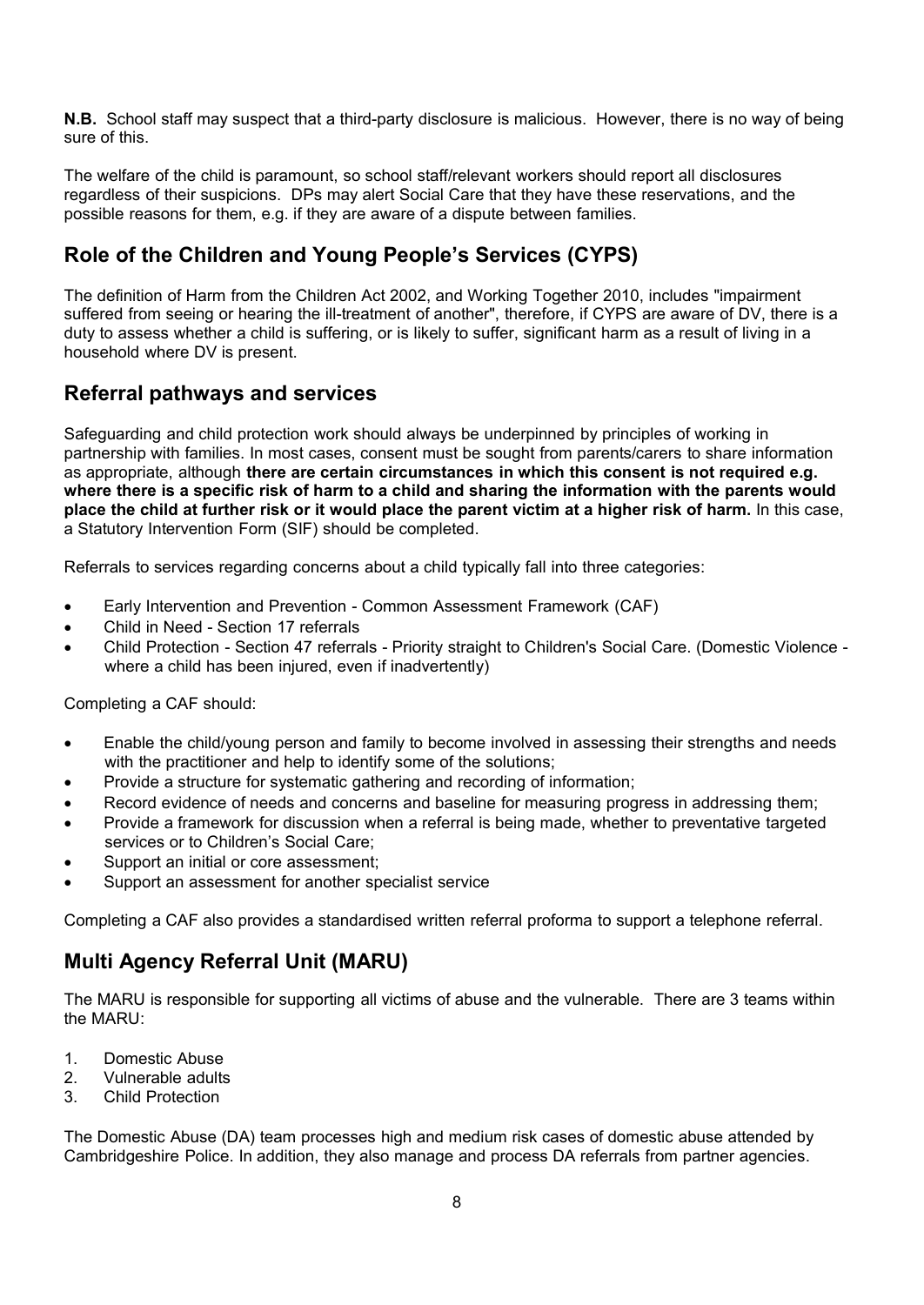Cases will be assessed by the multi-agency team. Information is then routinely shared between appropriate partner agencies and in very high risk cases, co-ordination of services can be implemented immediately in order to safeguard victims and children. Additionally, MARAC (see page 11) meetings will continue to take place on a monthly basis.

The Vulnerable Adult Team deals with adult protection referrals and is supported by a new investigation team.

Child protection referrals are subject to on-site multi-agency processes.

## **Role of the Police**

When the Police receive a referral of DV/DA, they take detailed information regarding the parties involved and complete a Domestic Abuse Risk Assessment and Referral Form.

Cases which are assessed as High Risk will be prioritised on the agenda of the Multi-Agency Risk Assessment Conference (MARAC). This process allows all relevant agencies to take action on points agreed within the Conference without delay.

Should the need arise, the Police, together with other agencies, may assist the victim(s) to leave the home address, and seek a safe haven. Details of the safe haven are confidential.

The Police have specialist officers based in the MARU who assist in the investigation of cases of DV, and work with the DV Advocates to support victims. They will automatically send notification of all DV incidents where a child is present to Social Care.

The notifications are then sent to schools from the Contact Centre via the Headteacher (see Appendices: Letter of notification) whenever they attend an incident of DV in a home where there is/are a child/ren of school age.

Social Care will look at each notification on its merits, taking account of the nature of the current incident, the number of past incidents and the age of the child(ren) amongst other factors. If it is suspected that the child has suffered or is likely to suffer significant harm as a result of an incident of violence within their parents'/carers' relationship then the Police and Social Care will decide whether a joint investigation needs to be completed and if not, who will take the lead in investigating the case. Any other relevant agencies, e.g. Health, Education, will be contacted during the course of the investigations.

If a crime has been committed, the Police will arrest the perpetrator(s) and charge them with any offences. **Even if the victim refuses to make a complaint, the perpetrator could still be charged with an offence.**

The Police work both nationally and locally, in conjunction with other agencies, both statutory and voluntary, in order to deliver an effective service to victims of DV.

#### **Role of the Independent DV Advocacy Service (IDVAS)**

In Cambridgeshire a team of Advocates for victims of DV work closely with the Police. They offer victims support, including the chance to follow the Freedom Programme, a series of sessions which aim to fortify victims against recurrence of DV, and which can help them to break the cycle of violence. This programme is only appropriate in cases where the perpetrator has left the family home.

The DV Advocates play a pivotal role in feeding back relevant information to other agencies, whilst maintaining the confidence and trust of victims and their children.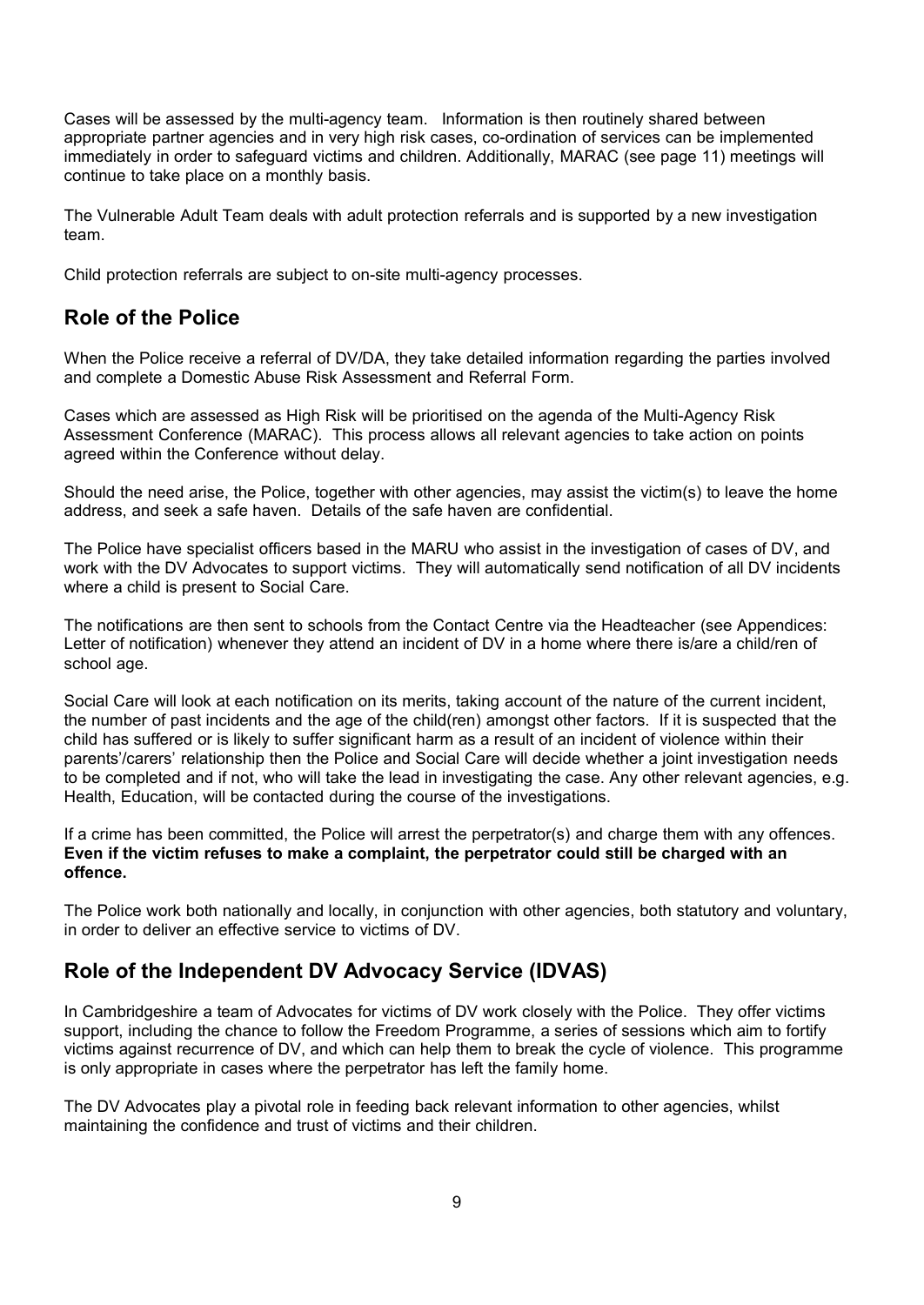## **Role of the Health Services**

Cambridgeshire Community Services NHS Trust has entered into an agreement with Cambridgeshire Constabulary, that in the interest of safeguarding children, any incident of DV/DA perpetrated in households in which children live will be notified to the Specialist Nurse for Child Protection appropriate to the child's home address.

The safety of the child/ren will be paramount, and criteria for notification will include:

- 1. When the victim is known to be pregnant;
- 2. When there are children aged under 5 years old in the household;
- 3. Any incident of DV in which a child of any age is injured.

#### **Processing and taking action on the information:**

- The Area Safeguarding Children's Specialist Nurse will receive and review the notification.
- Information will be evaluated and prioritised as appropriate;
- The child's GP and Health Visitor will be identified;
- The notification will be sent to the Health Visitor within 5 working days;
- The Health Visitor will share the information with the GP as appropriate;
- The incident will be recorded on the child's significant event sheet;
- If the mother is pregnant, the appropriate Senior Midwife will be notified who will disseminate the information to both the relevant hospital and Community Midwife;
- If it is thought appropriate, the information will be shared with other Health professionals who are known to be working with the child or family;
- All Health professionals who receive notification should review relevant information/knowledge of the family in the current context and before taking action, ascertain whether or not Social Care have intervened or plan to take action themselves;
- Health professionals should communicate between themselves, consider carefully whether there is a need for health intervention and avoid duplication of action both within the Health Service and between agencies;
- Schools may also liaise with their School Nurse in situations where there are concerns about children in a family where DV is occurring, in order to ensure that all agencies are working together.

## **Role of the Education Child Protection Service (ECPS)**

The ECPS can support Headteachers and DPs who are faced with concerns over DV. The Adviceline, 01223 703800, operates between 8.30 and 4.30 every weekday during school term time.

In addition, the ECPS represents schools on the **Multi-Agency Risk Assessment Conference** (MARAC). A member of ECPS staff may contact a Headteacher/DP concerning a pupil(s) at the school, highlighted by the Police as being in a high-risk situation. Any information/concerns shared will be passed to the MARAC, in a confidential setting. After the meeting, any action recommended to safeguard the child/ren will be passed back to the Headteacher/DP.

Headteachers/DPs should only share information within school on a 'need to know' basis, as they would any other information concerning the safeguarding of a child.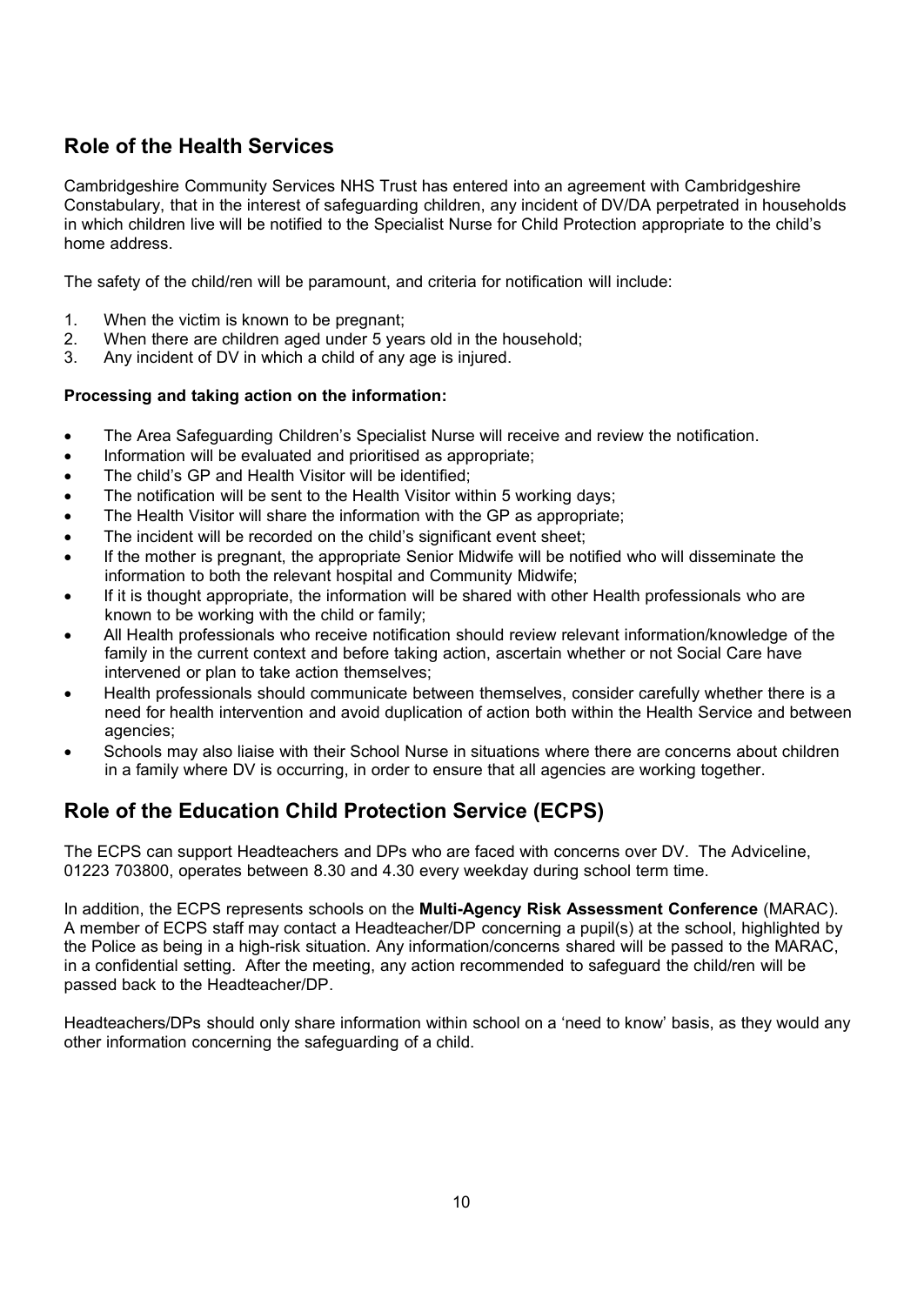## **MARAC (Multi-Agency Risk Assessment Conference)**

The MARAC is a formal conference to facilitate the safety of high-risk victims of Domestic Violence and to reduce the chance of these victims suffering further incidents of abuse. The purpose of the conference is for agencies to share information with a view to identifying those at very high risk of further abuse, and thereafter jointly construct a safety plan to provide professional support for all those at risk. MARAC meetings are held on a monthly basis.

#### **Key drivers of the MARAC are:**

- To reduce the risk to high-risk victims of Domestic Violence/Abuse;
- To increase the rate that DV/DA is reported;
- To ensure that victims of DV/DA are protected and supported.

#### **Aims of the MARAC:**

- To risk assess and put safety plans in place for high-risk victims and their children;
- To share information between agencies to ensure the above aim is undertaken effectively, taking into account all available information;
- To reduce the rate of repeat victimisation, and thus reduce re-referrals to the MARAC

#### **Role of Women's Aid**

Third sector organisations play a vital role in offering services to women and children who are living with or attempting to leave situations where there is domestic abuse.

#### **Cambridge Women's Aid (CWA)**

P O Box 302 **Cambridge** CB1 1EA Refuge support - 01223 460947 Monday to Friday during office hours Community based support–01223 361214 Monday to Friday during office hours 24 hr Emergency Helpline - 07730322098 outside of office hours [refuge@cambridgewa.org.uk](mailto:refuge@cambridgewa.org.uk) [www.womensaid.org.uk](http://www.womensaid.org.uk/) National Domestic Violence Helpline: 0800 2000 247 (24 hr service).

Cambridge Women's Aid was established in 1977 and is run for women by women. Based at a central location in Cambridge city, CWA offers information, advice and ongoing practical and emotional support to women experiencing domestic abuse in strictest confidence. All women contacting CWA can access one to one support from a worker and group support at weekly coffee mornings. The Freedom Programme is available for women who want to look at how abusive relationships happen and to regain confidence and self-esteem. There is no charge for these services. Workers are experienced at listening to and supporting women. No-one is ever put under pressure to do anything they are not comfortable with. All advice and support takes place at the women's own pace. Workers always work in a way to improve women's safety and ensure that their safety is not jeopardised through contact with them.

CWA also offers emergency accommodation in a modern, purpose built refuge. The refuge is a safe house for women and children escaping domestic abuse. It is a confidential address where women can be sure they are safe, and where they and any children can access emotional and practical support from staff who understand what they have been through. Refuge is offered on a temporary basis and families are welcome to stay for a few days while they consider their options. If they decide to make a clean break from their abusive partner, they will normally stay in refuge until offered alternative accommodation. The average stay is under 6 months. The new Cambridge refuge opened in 2005 and offers a high standard of en-suite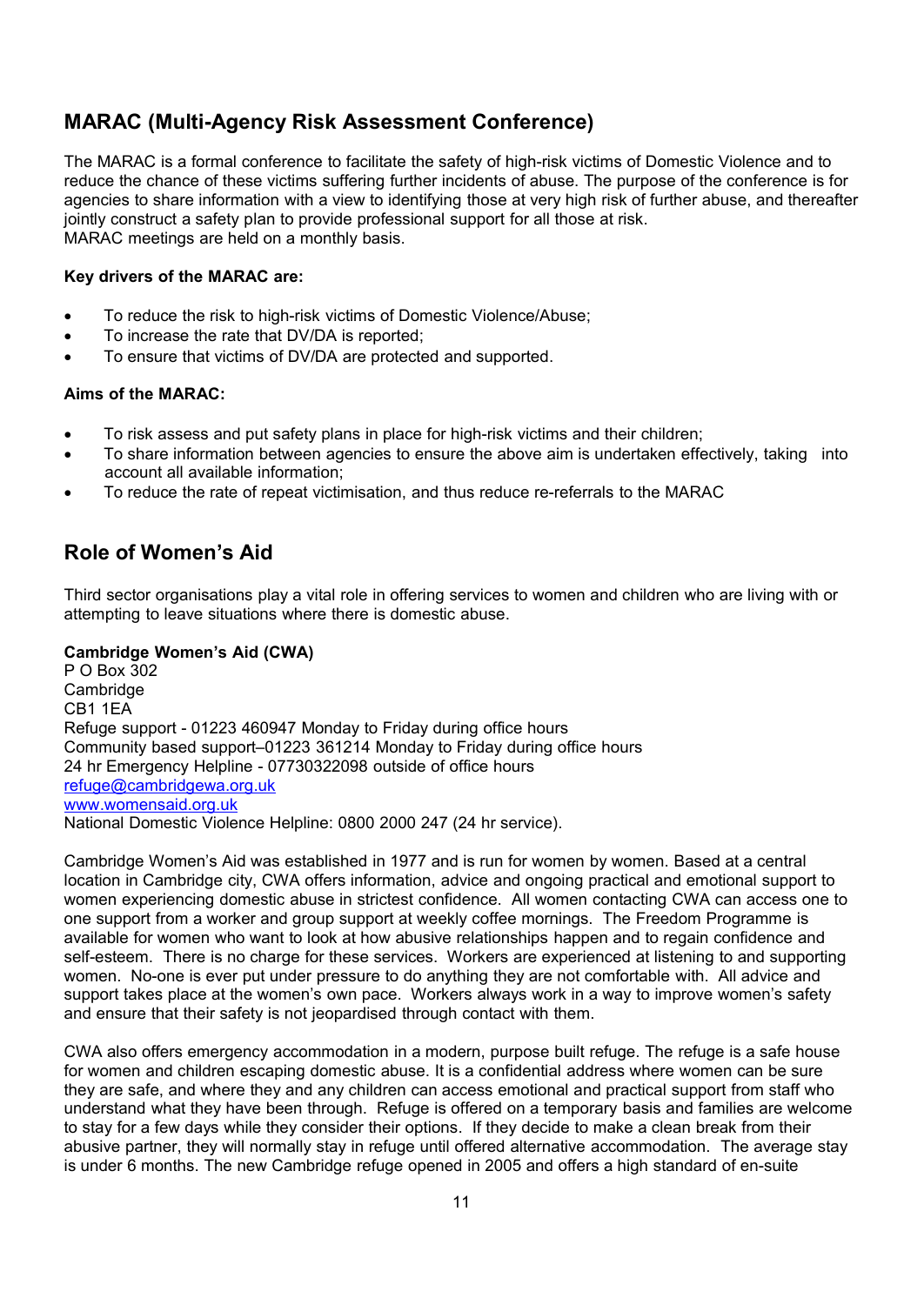accommodation and communal areas. CWA will find women refuge space outside of the city when it is not safe for them to remain in this area.

CWA offices are staffed during normal office hours and a worker is available on call 24 hours a day, 365 days a year. As well as supporting women and children who have experienced domestic abuse, CWA can also offer help and advice to other agencies about how to approach individual cases.

Children are supported by the CWA Family Support Worker in refuge and CWA soon hope to be able to offer support to children living in the community too. There is no time limit to a place allocated within a refuge, as there needs to be time for recovery, and a focus upon future plans. If there are adolescent male children within a family, Women's Aid will always operate on a 'case by case' basis, regarding assessment of their suitability for refuge.

Cambridge Women's Aid offers community based support mainly to women living in Cambridge city and South Cambridgeshire. Support for women living in other areas of the county can be accessed through the national organisation Refuge. Currently Refuge do not offer direct support to children. You can contact Refuge by calling 07584233474 (Huntingdon) or 07787255821 (Fenland/East Cambs).

**Schools should be aware that they can actively promote Women's Aid when they are conscious that a family is experiencing DV/DA.**

## **5. Dealing with denial by a parent/carer or a child/Young Person**

Some parents/carers and children may disclose DV and later retract or withdraw their disclosure. Whilst in a small number of cases, the allegations may not be a true account of the home situation, it is likely that, in the majority of cases, the victim is in denial. There are many reasons why people refuse to recognise and deal with DV. These include:

- fear of the partner/the community/deportation/being alone/the financial implications of leaving
- fear of leaving the area where they live, and all the support structures they have
- the negative perception of Social Care agencies, which may become involved if they disclose
- fear of losing children
- lack of self-respect/confidence
- lack of money/fear of losing all of their possessions
- concern about accommodation
- guilt, or pity/love for the perpetrator
- belief that their partner can change, especially when there are periods of calm
- belief that they are responsible for the violence, and if THEY change, it will stop.

This list is not exhaustive; some of these may also explain why children withdraw disclosures, or do not disclose at all. **If a parent/carer or child retracts their disclosure, the Designated Person should still make the referral.**

The retraction should be noted on the Child Protection file and be passed on to Social Care via the Contact Centre with the referral. If a referral has already been phoned through to Social Care, then the information about the retraction should be telephoned through to the Contact Centre.

A professional may feel frustrated when a disclosure is retracted; however, it is crucial that the DP remains calm and objective, and maintains their empathy with the child or adult who has retracted. The reasons for retraction are very real to the victim and they may need to disclose again at a later date. It will often take several attempts before the child or parent/carer can acknowledge that the situation they are experiencing constitutes DV. It is much more likely that they will approach a professional again if they feel supported and valued.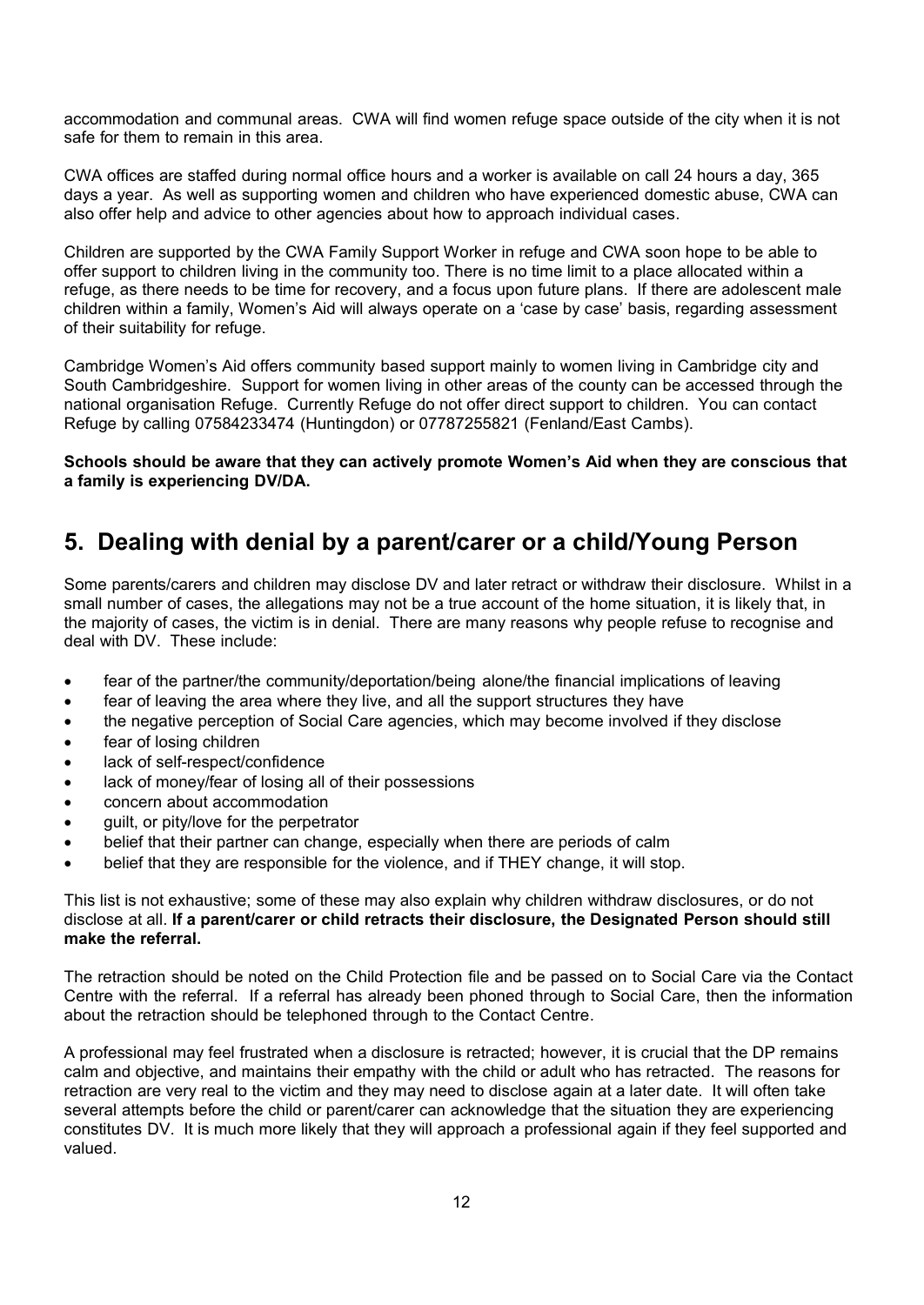It is important to continue to monitor the child to see if s/he is displaying signs of distress/anger/withdrawal, as DV may be ongoing. Concerns for child welfare must be addressed even in the absence of a firm disclosure.

## **6. How schools can deal with alleged perpetrators**

Allegations of DV may take time to resolve after disclosure. The alleged perpetrator may have parental responsibility and may continue to have dealings with a school, e.g. by requesting information about their child, or by attending school functions/information evenings.

Perpetrators of DV may be very adept at manipulating opinion; they may present a different image in public to that faced by those in the home environment. Alleged perpetrators may use conversations with professionals to divert attention away from their behaviour and its consequences, and to focus inappropriately on the behaviour of others. However congenially or aggressively the alleged perpetrator presents to school staff, on no account should they mention the disclosure to him/her, or challenge him/her about it.

Situations may arise, when the perpetrator is no longer living in the family home, when they make requests e.g. to come into school to speak with the child. Whilst staff may be aware of Parental Responsibilities, they should also remember that the child's welfare is paramount. A Headteacher has a right to refuse access to a parent when, in their professional judgment, such access would present difficulty to the child, other pupils and school staff. In the event of aggressive persistence by an alleged perpetrator, school staff should contact the police.

## **7. Ways of supporting a child/young person after a disclosure has been made**

It is important to maintain a normal exchange of information with the non-abusing parent/carer, in order to support the child.

In addition, any information relevant to the welfare of that child should be shared, using agreed protocols, with other agencies involved in supporting the family, e.g. Locality team.

For example, the school/relevant agency may release information on:

- changes in, or unusual, behaviour
- any further disclosures, unless there is a suspicion that doing so would place the child at risk of significant harm
- academic progress/difficulties
- progress with school linked activities, such as Work Related Learning, or College-based courses

The non-abusing parent/carer, or other professional, should share with the school/relevant agency:

- whether the alleged perpetrator has Parental Responsibility, (see pages 16 and 17 for further information on PR)
- details of any contact arrangements formally agreed, which will have an impact upon the school
- definite plans to move to a Refuge or other accommodation, (although it may not be appropriate to share the address)
- details of incidents of DV attended by the police
- the likelihood of the perpetrator arriving at school, with an assessment of associated risks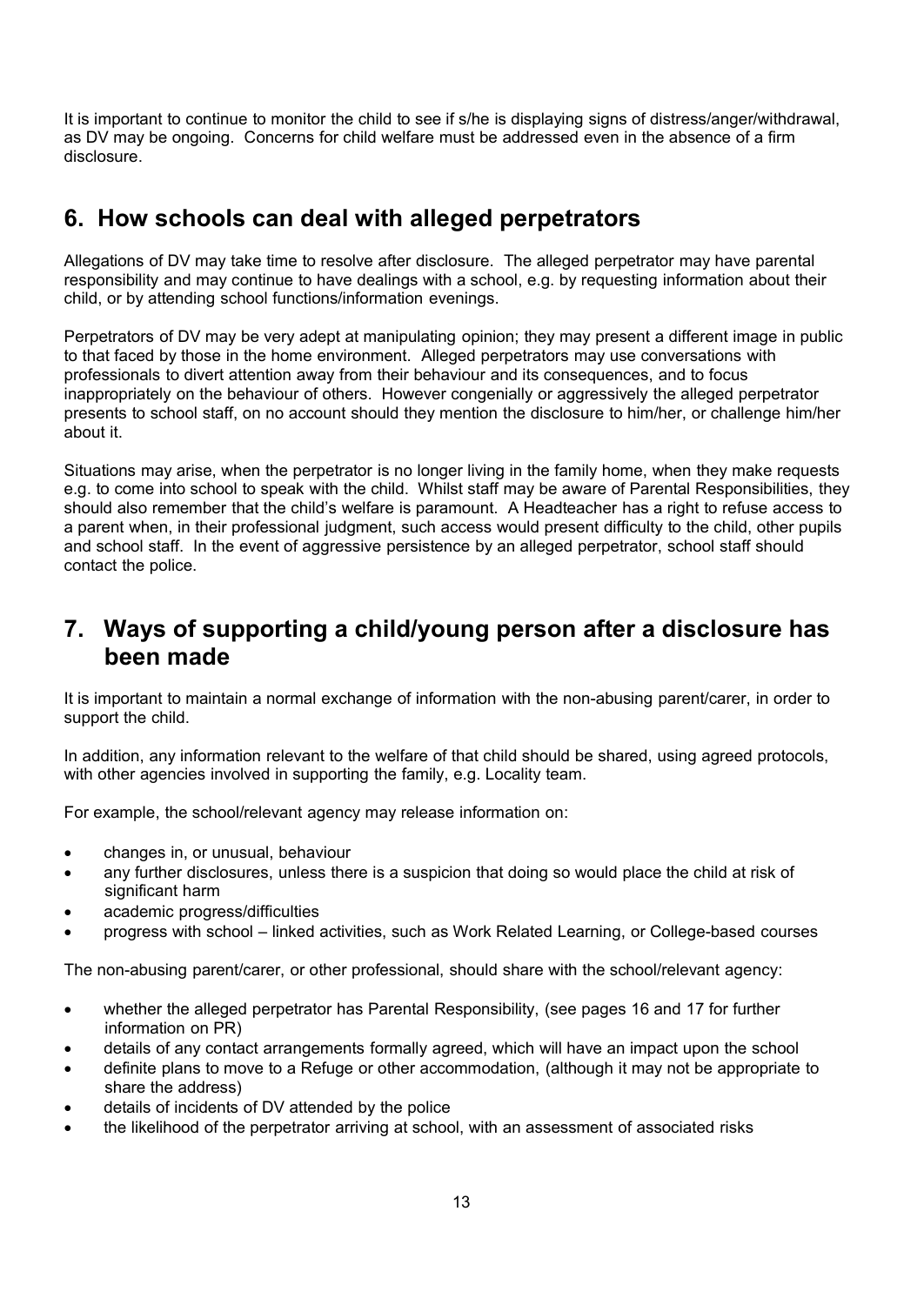- whether there is an injunction, or any other exclusion order, against the perpetrator, especially when it includes the school as well as the home. In relation to the likelihood of a perpetrator visiting work places such as schools/relevant agencies:
	- a written Risk Assessment should be carried out if there is a likelihood of the perpetrator arriving at the school, in relation to the victim(s), other pupils, and staff
	- relevant school staff should be made aware of the description of a perpetrator if they are presenting a danger to any of the above, with a photograph supplied if appropriate.
	- the Education Act 2002 gives Headteachers the right to request that a perpetrator leave the premises in the event of an act of threat or aggression, and to contact the Police if necessary.

## **8. Logging Concerns**

Schools and other relevant agencies play an important part in monitoring the welfare of children, particularly those living with DV. The information available from monitoring such children is extremely useful, as it can inform professionals as to how best to support a child.

It is recognised that, dependent on the size of the school, the number of staff employed and the number of children attending the school, it can be very difficult to monitor a child robustly. It is recommended that any member of staff who has a concern about a child should record their concern using the 'Logging a Concern' form, and pass it to the school DP. This information may be requested by other agencies. Details recorded could relate to:

- changes in the behaviour of the child
- specific problems disclosed
- factual observation, but not personal feelings or judgments about the child (unless these are relevant to the context, and are clearly indicated as opinion, e.g. 'compared with his usual behaviour, D--- was very quiet and withdrawn').

## **9. Support packages and measures**

All schools have a responsibility, under Section 175/157 of the Education Act 2002, to ensure that all their functions are carried out with a view to safeguarding and promoting the welfare of the children and young people in their care.

See Table 2 in the Appendices for ways in which young people can be supported.

#### **Secondary Schools**

Schools need to provide an environment which may promote the young person's welfare, e.g. through pastoral support and PSHE modules. Some schools may consider that a formalised Pastoral Support Plan is appropriate to the young person's individual level of need.

N.B. Within Localities, professionals may feel the CAF framework would offer a high degree of support to any young person living with DV.

#### **Primary Schools**

 Primary schools should work closely with the non-abusing parent/carer and any other agencies who are supporting the child and family, in order to monitor needs and implement a package of support for the child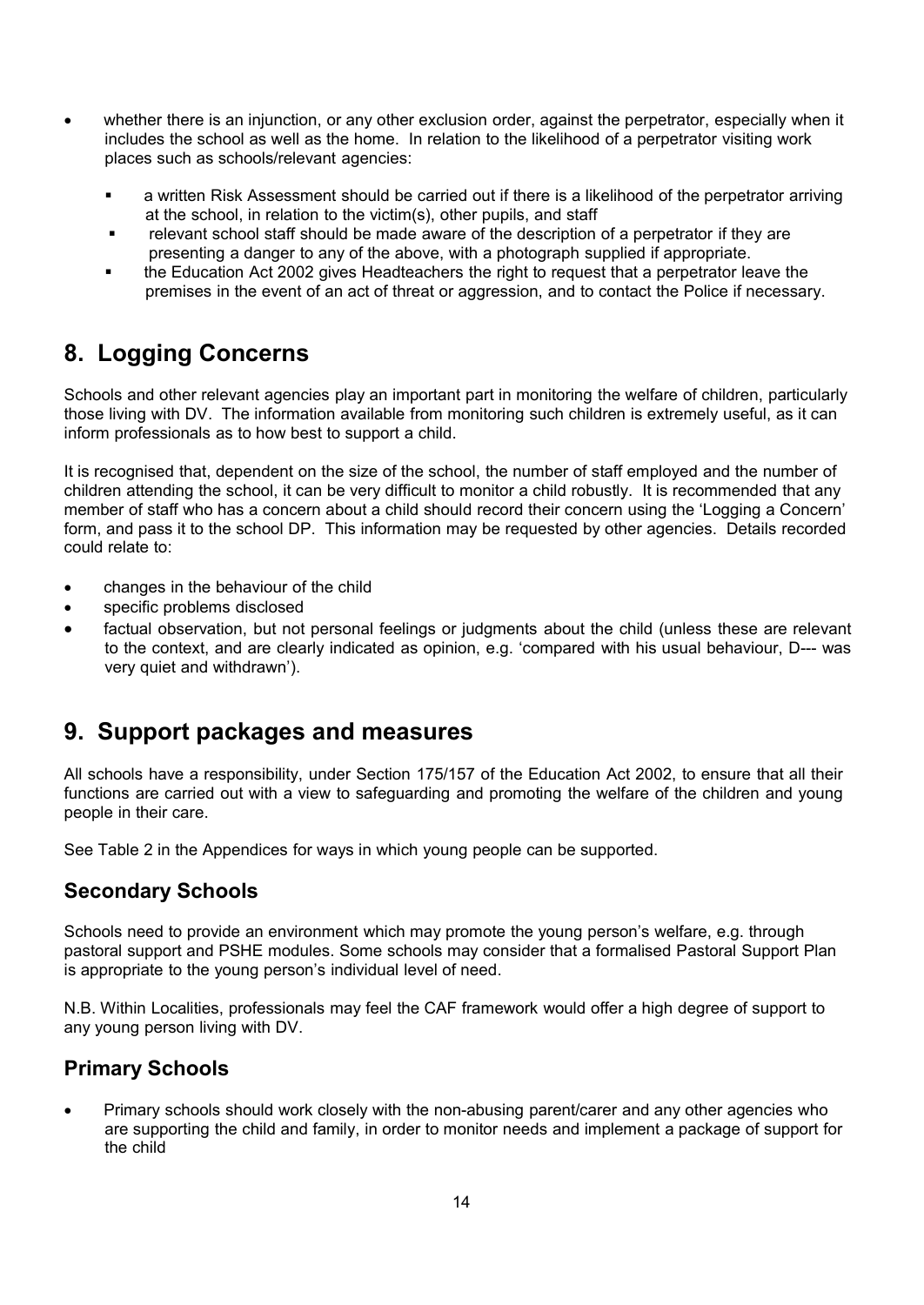- staff who have significant contact with the child on a daily basis (usually the Class Teacher/Teaching Assistant), should record the progress and concerns daily, using either a Home-School Book for routine matters, or the Logging a Concern procedure for Child Protection concerns, which will be dealt with by the Designated Person
- school staff should aim to have regular communication with the non-abusing parent/carer, perhaps at the beginning or end of the school day, in order to discuss briefly the child's behaviour and progress, especially if the family are living in a refuge.

N.B. Individual Risk Assessments should be developed with the non-abusing parent/carer, to ensure that any risk to the child from the perpetrator is reduced to a minimum.

#### **Curriculum Materials**

Available to download from the Women's Aid website is the programme **'Expect Respect',** which has activities targeted at both Primary and Secondary pupils.

The Education Child Protection Service offers training on working with DV and details for schools are available from the Education Child Protection Service.

The Local Safeguarding Children Board (LSCB) also offers training on Domestic Abuse. Details are available on the website: [www.cambslscb.org.uk](http://www.cambslscb.org.uk/)

## **Early Years and Childcare settings**

Staff in Early Years settings need to be aware of the extremely high vulnerability of the children in their care.

Staff should record concerns on a daily basis, if appropriate/necessary, according to LSCB guidance. Details recorded could relate to:

- changes in the behaviour of the child
- deterioration in the child's general well-being
- unexplained bruising, marks or signs of possible abuse/neglect
- factual observation, but not personal feelings or judgments about the child (unless these are relevant to the context, and are clearly indicated as opinion, e.g. 'Becky ran out of the playroom and hid in the toilets when her stepfather arrived. She appeared to be frightened')
- drawings, play or other activities which lead to disclosure

Staff should record pre-existing injuries in the normal way.

Staff should work closely with the non-abusing parent/carer in order to support the child, especially if the family are living in a refuge.

Advice for settings can be taken from the Early Years Safeguarding Manager, Gemma Hope 07868 038762

## **10. Information Sharing and Storage**

Full guidance on the sharing of information is available within Chapter 1.2 of the LSCB Core Inter-agency Procedures and guidance from HM Government can be found at: [www.education.gov.uk](http://www.education.gov.uk/)

Whilst it is desirable to seek the agreement of the non-abusing parent/carer, and of the child where appropriate, to share information, it should always be remembered that the safety and welfare of the child is paramount. If it is considered that seeking agreement to share information would put the child, or an adult,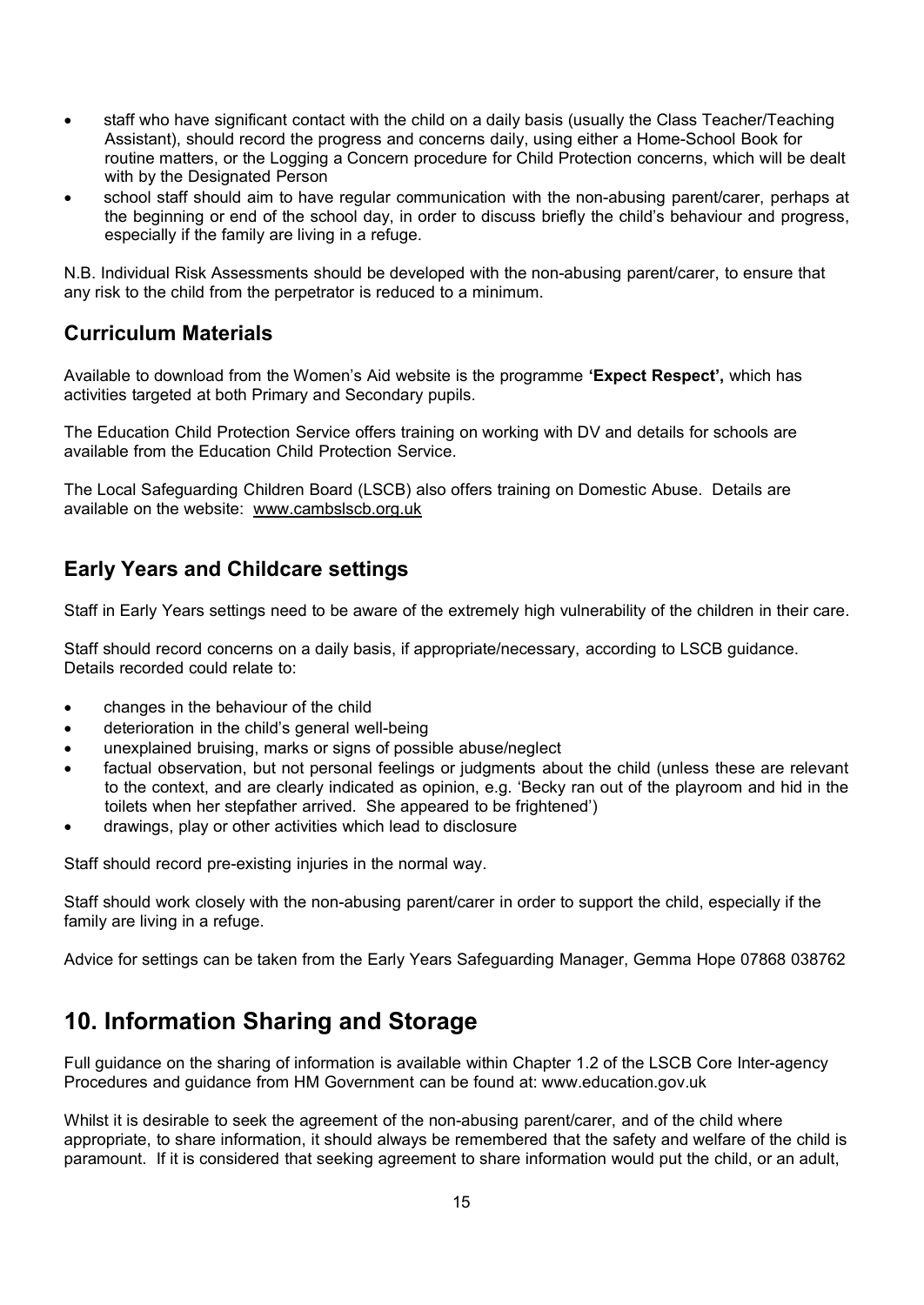at greater risk, advice should be sought before doing so. Where there is concern that they may be suffering, or are at risk of suffering, significant harm, the child's safety and welfare must be paramount. Professionals should always record any reasons for their decision to share/not share information.

Storing of information should follow the same procedures as in the storing of Child Protection files, i.e. in a locked cabinet. If a child protection file already exists for a child, information relating to DV, including DV notifications, should be stored in that file. If a child protection file does not exist, when a DV notification is received, a file should be started. The name, details and, if necessary, photograph of the alleged perpetrator should be available to the Headteacher, the DP, and any other staff involved in school security, in order to protect the child, and any other pupils or staff considered to be at risk.

If the school is aware that the child is living with the alleged or known perpetrator of DV, the family may be in receipt of support from another agency e.g. Social Care or Locality Team. If the parent/carer consents, or if the school feels it is essential in order to protect the child from harm, information gathered within school may be shared with the other agency, via the Designated Person; the school may also play a part in identifying appropriate help and support for the child.

It is worth remembering that the Police send the same notifications to schools, Health and to Social Care so there would be no breach in confidentiality in these agencies sharing information with one another if the aim is to safeguard the child. The notifications are not currently sent to Locality Managers, so it would be appropriate for schools to share the information with Localities where they also have involvement with the family and particularly where they may be visiting the home.

DV is considered to be a potential cause of significant harm to children who witness it. As such professionals are expected to communicate with one another to reduce the risk to the children. If the Designated Person is in contact with a Lead Social Worker or Lead Professional from another agency supporting the non-abusing parent and the child, the DP should share information on a regular basis, e.g. once a week. In the event of a noticeable or urgent concern, the DP should share this concern the same day. If the school, via the DP or the Headteacher, needs to discuss an issue concerning the behaviour or welfare of the child, then an appointment to meet with the non-abusing parent should be made; if the school feels that to do this would pose a risk of harm to the child, then contact should initially be made with the Lead Social Worker or Lead Professional from the supporting agency.

If a child is living in a refuge: the child's school file will not disclose the refuge address; the Post Office box number may be written on the file. The Headteacher and the DP may hold the actual address of the refuge, which must be locked in the cabinet with the CP Records and should not be shared with other personnel under any circumstances.

## **11. Parental Responsibility (PR)**

Where an alleged perpetrator has Parental Responsibility:

- parents do not have the right to access the Child Protection file, nor any supporting documentation. The alleged perpetrator should not have access to any information which may prejudice the prevention or detection of a crime, or the apprehension or prosecution of a perpetrator. Should such a request be made, it may be advisable to inform the other agencies investigating the matter, i.e. Police or Social Care
- if the alleged perpetrator requests to see the child's school file, (**N.B. not their child protection file**), as long as this file contains no sensitive information or information that would put the child at risk of harm, then this will normally be allowed, subject to the decision of the Headteacher
- where the alleged perpetrator has PR, they may seek information from the school, Social Care or other CYPS staff about the child for whom he/she has responsibility. In this instance, schools should:
	- check with the non-abusing parent/carer whether he/she consents to this information being disclosed to the alleged perpetrator that has PR;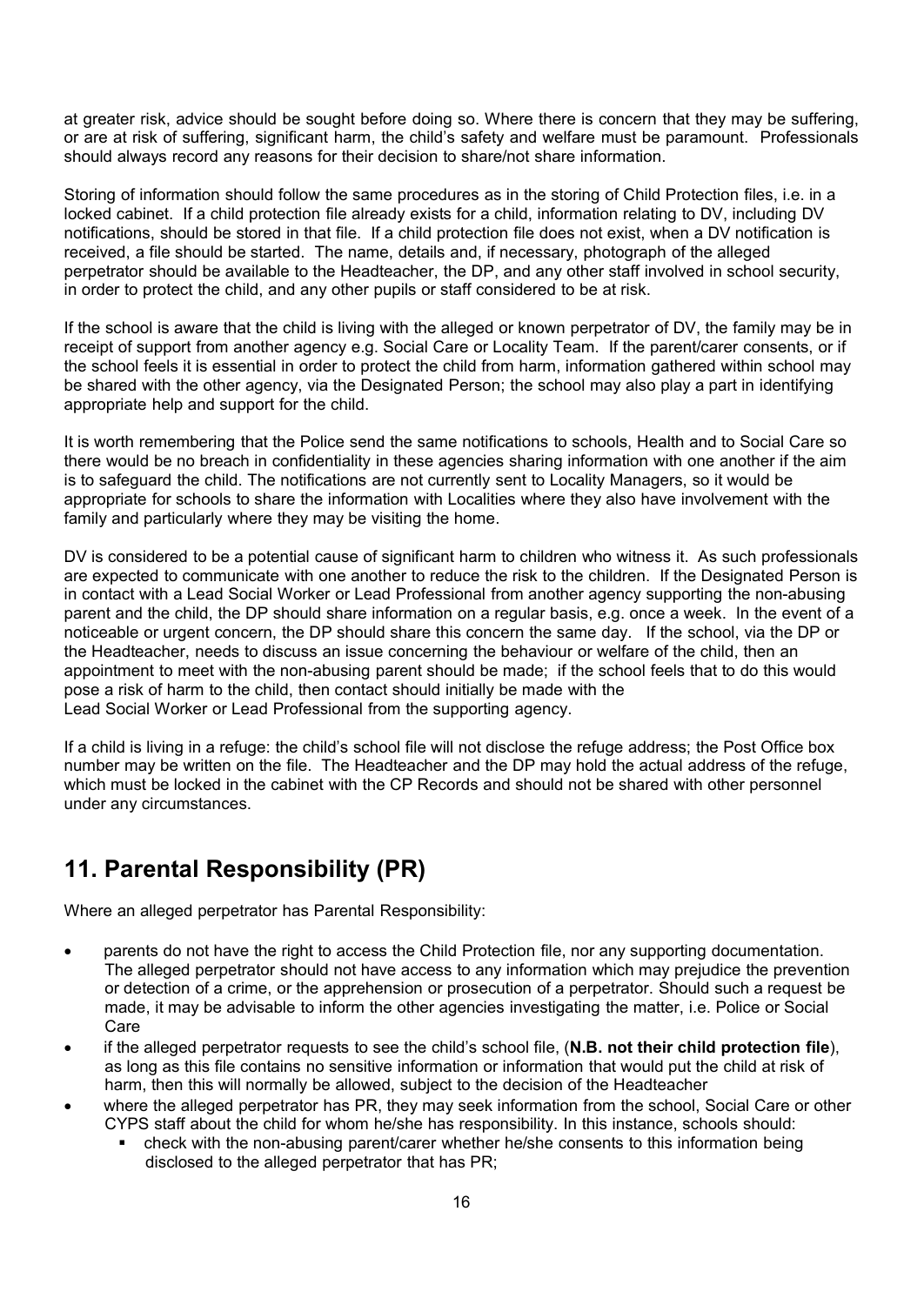- advise the non-abusive parent/carer that he or she should seek their own legal advice in order to prevent disclosure by obtaining a Court Order (Prohibited Steps).
- If the non-abusing parent does not consent to the disclosure of information, the alleged perpetrator should be told that consent has not been given. The school should then seek advice from the LA Legal Services Team.

Should the alleged perpetrator have PR and present at school asking to take the child, school staff should:

- contact the parent with whom the child normally lives, or to whom a residence order has been made, and obtain their permission prior to releasing the child
- contact the police by calling '999' if the alleged perpetrator becomes threatening or appears to pose a threat to the child, other children, staff or property

Underpinning these actions is Section 3 of the Children Act (2004), subsection 5:

'A person who –

- does not have PR for a particular child
- has care of the child

may (subject to the provisions of the Act) do what is reasonable in all the circumstances of the case for the purpose of safeguarding or promoting the child's welfare'. This is often referred to as "holding power".

## **12. Starting a new school**

Starting a new school can be an overwhelming experience in any case; children fleeing a DV situation will have to leave the family home and all that is familiar to them. Some may move to a Refuge, others to alternative, and often far from ideal, accommodation. The prospect of beginning again is likely to be very daunting. So that a child is able to make the best of starting a new school, the receiving school should aim to:

- introduce the child to a member of staff he/she can approach when they are feeling vulnerable or at risk
- discuss with them (and with the non-abusing parent/carer present to support the discussion if the child needs this), any support package or measure which the previous school had in place
- contact the DP from the previous school to discuss arrangements which were in place
- start a dialogue with the non-abusing parent/carer about all forms of support
- initiate active staff engagement with the child, so they can access quickly the existing structures for support, e.g. learning mentors, school counsellor, peer-support structures
- set up an agreement where necessary, together with the child and non-abusing parent, that will allow the child to experience a gradual introduction to the new school.

#### **Provision of transport**

In exceptional circumstances, a school may consider applying to the Local Authority for funding for discretionary transport for a child who has moved to alternative accommodation where it would be crucial for them to maintain their placement at their existing school. Consideration of such cases would normally be made by the Locality Manager for the area in which the current school is located.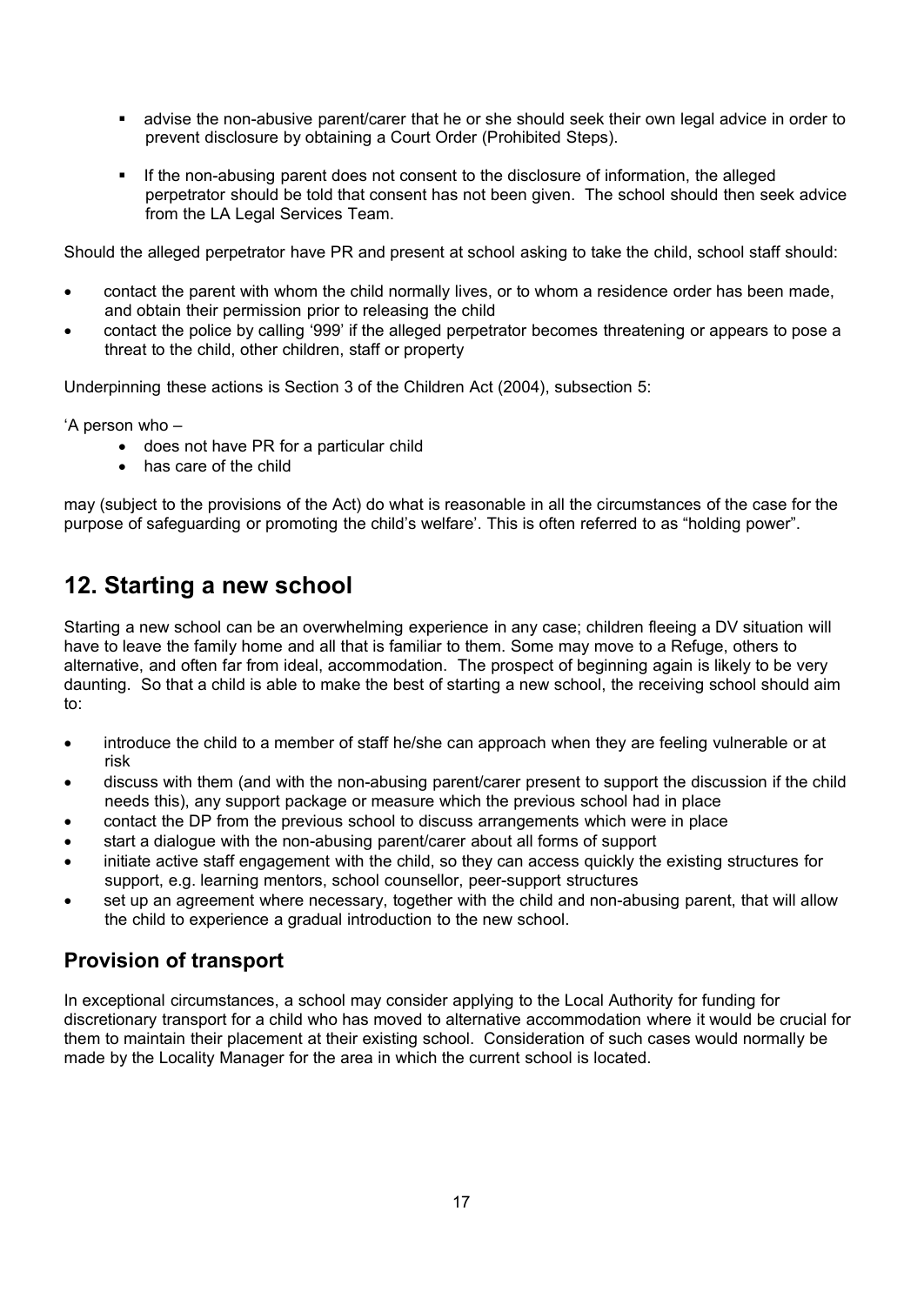## **13. Exclusion from school**

It is quite possible that a child experiencing DV may present challenging behaviours in school, which may lead to a fixed term exclusion. Exclusion of a child who is experiencing/fleeing DV may put them in a difficult position, and may exacerbate risk. Headteachers and senior staff would need to discuss alternatives wherever possible; information shared between professionals concerning a child would normally indicate in advance that such a situation was likely to arise.

N.B. For those children who are not in school because of a fixed-term or permanent exclusion, professionals should ensure that relevant information is shared with any agency supporting that child, e.g. County School, In-School Support Teacher or Education Welfare Officer. In cases where a child is educated in a Post-16 provision, information should be shared with the Designated Person within the establishment. In cases where the young person is aged between 16 and 18 and is not in education, information needs to be shared with the Locality Team and any other support worker involved with them.

## **14. Prevention of DV through awareness raising in all children and staff**

The Women's Aid website offers downloadable resources within the '**Expect Respect**' programme which can be used in a general or a targeted way: [www.womensaid.org.uk](http://www.womensaid.org.uk/)

Staff may be made more aware of the issues facing pupils by taking up training opportunities offered by the Education Child Protection Service and/or the Local Safeguarding Children Board.

## **15. Raising awareness of the wider school community including visitors**

Schools should also make it clear to all visitors to the school that there is a clear expectation of acceptable behaviour on-site by displaying a poster in the Reception area and other relevant places.

Suggested wording might be:

*'Visitors are welcome in our school. However, if they are violent, threatening or abusive to any pupil,*  member of staff or other visitor, they will be asked to leave the premises, and may be subject to *prosecution'.*

This statement is underpinned by both the Education Act 1996 and the Local Government Act.

Schools and other agencies should conduct a Risk Assessment, following LA guidelines, related to abusive/violent visitors.

Schools may raise awareness further by displaying publicity making it clear that DV is a crime, and will be reported if any member of staff witnesses or becomes aware of it.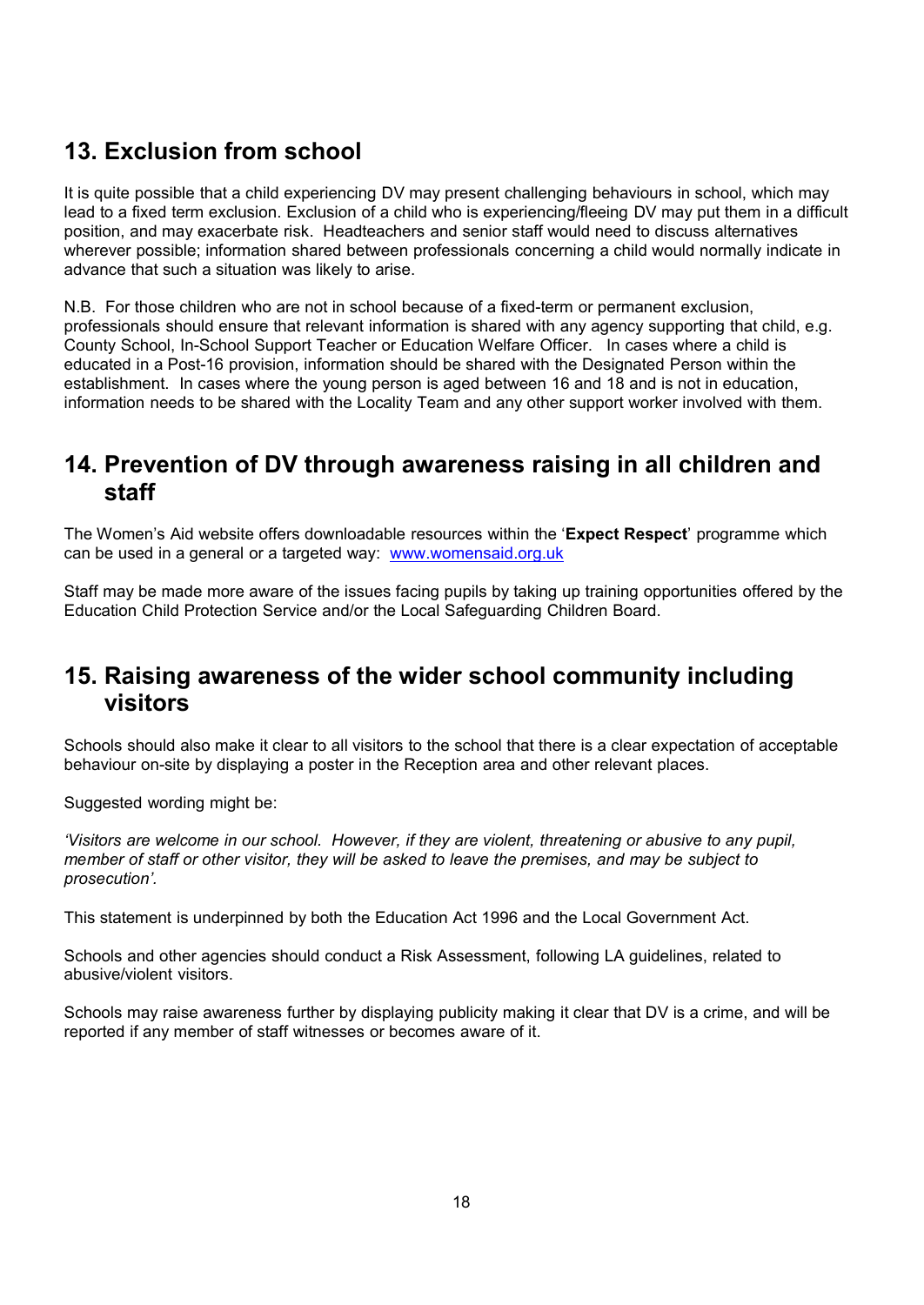## **16. Conclusion**

DV is widespread in our society, and many thousands of children and young people experience its negative effects. Because of their daily contact with pupils, staff in schools are in an unique position, both in terms of identifying signs and indicators, and in their power to act appropriately to ensure that a multi-agency response is initiated in situations where children and young people may come to harm as a result of DV. It is crucial to remember that DV is a crime, and that we should always perceive it as such. Part of our statutory responsibility is to actively promote the welfare of the children and young people in our care, and to be aware that those living with, or fleeing, DV cannot fulfil their individual potential.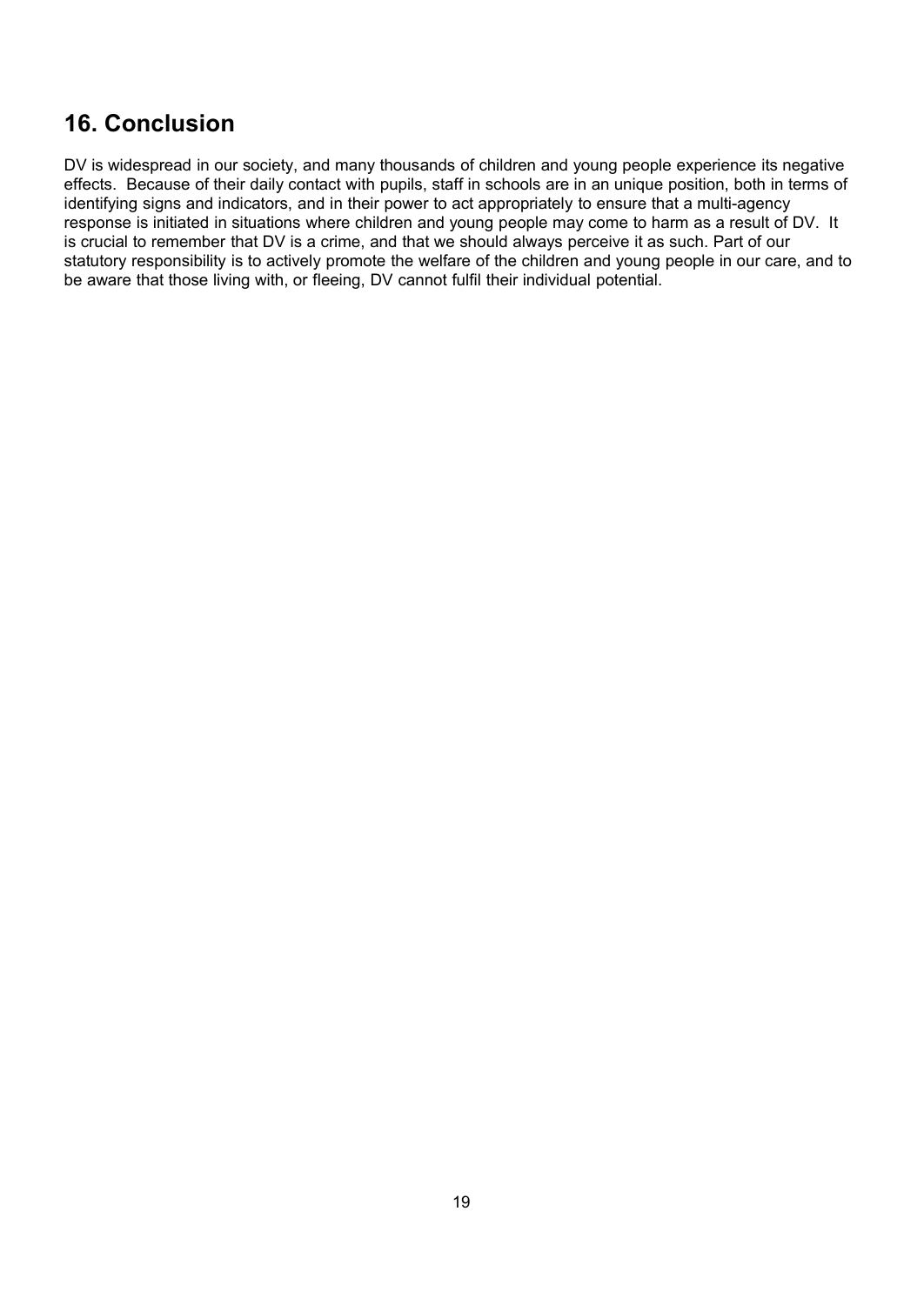## **Table 1: Impact of DV on children / young people**

#### **Children/young people living in a household where there is DV/DA**

- an inability to concentrate because the problems at home are overwhelming
- loss of language skills
- absconding /running away
- quiet and withdrawn behaviour
- disruptive behaviour
- aggressive behaviour
- attempts to resolve potentially difficult situations by being overly-compliant
- difficulty in completing homework because of problems/volatility at home
- avoidance/delay in going home e.g. by joining in numerous after-school activities; hiding in school
- marked changes in behaviour/academic performance
- poverty/inability to pay for activities, uniform, etc., because perpetrator is withholding money from non-abusing parent
- fear/confusion/trauma
- physical injury
- illness and truanting
- stealing/lying
- **•** tiredness due to caring-role/nightmares/sleeplessness
- lack of social life/reckless activities
- drug/alcohol/substance abuse
- self harm/eating problems
- protectiveness towards siblings/non-abusing parent
- participation in violence under duress

#### **Children/young people fleeing DV, e.g. in refuge or other temporary accommodation**

Children/young people living in these circumstances may experience some of the same issues as those living with DV.

In addition, they may experience:

- the after effects of living with abuse e.g. nightmares
- difficulties in making adjustment to the new surroundings/people
- fear of being found
- distress at losing pets
- distress at loss of toys/personal effects
- concern for the non-abusing parent/carer because of emotional problems/financial worries
- problems with homework due to lack of space/privacy
- loss of self-respect/guilt
- important schoolwork left in home
- not able to form new friendships
- separation from siblings (boys over 14 are not usually able to stay in refuges for women)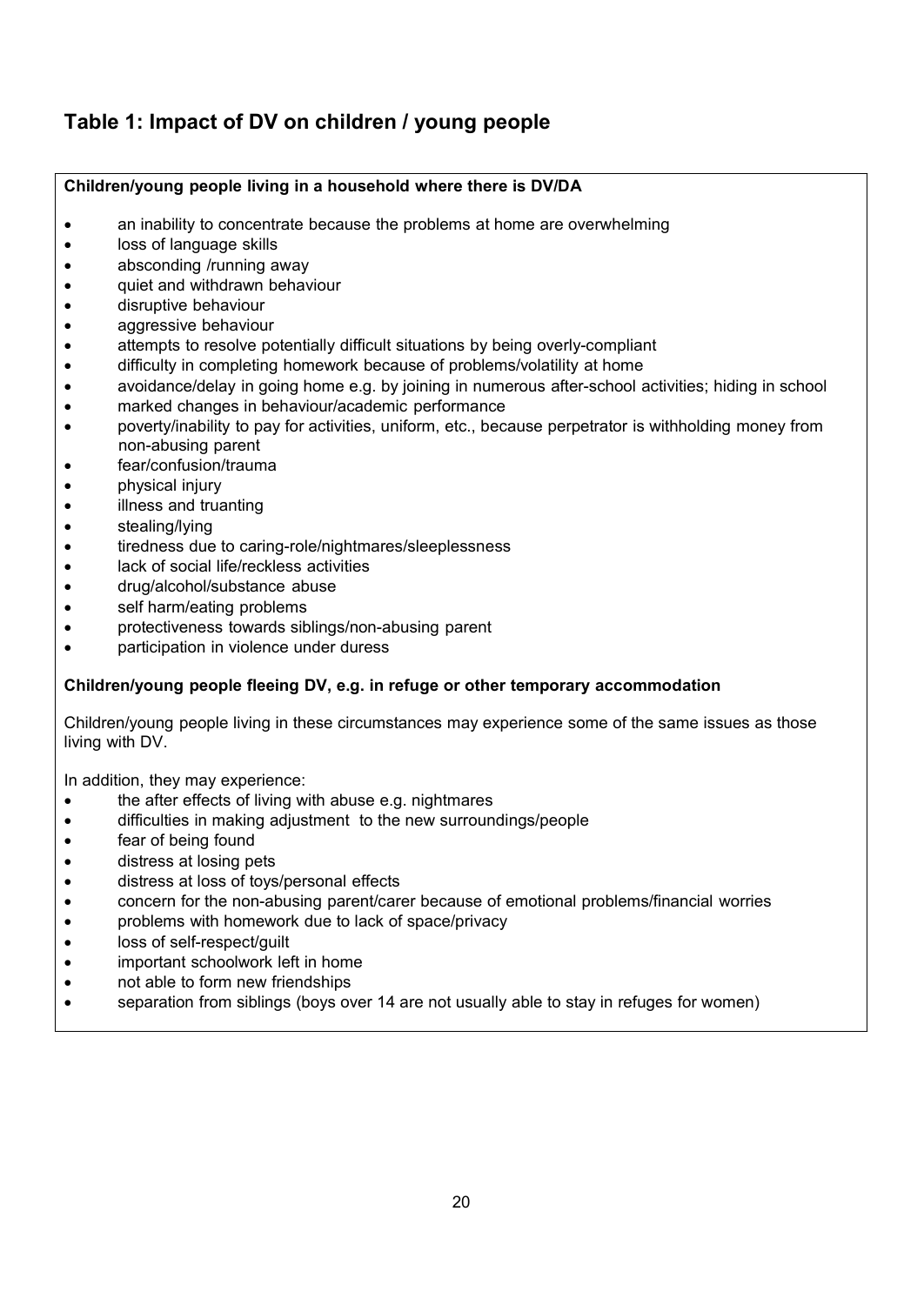## **Table 2: Support packages and measures**

#### **Support packages/measures for children/YPs living with DV**

- time out from lessons when they are seeing mentor/counsellor
- allowing outside agencies time to work with pupil in school
- additional support with homework
- developing Risk Assessments with the non-abusing parent and other agency professionals to reduce exposure to risk of harm
- targeted work on Personal Safety or PSHE programmes of study
- active engagement with support systems e.g. peer-support, mentoring
- identification of a named member of staff whom the child respects and trusts and who can be approached when they are feeling vulnerable
- where necessary, the formulation of a support plan, involving the child and appropriate professionals, targeting clear objectives/outcomes, both inside and outside school (for Secondary pupils, this may link with Work Related Learning planning/Vocational Education)
- discussions with other agencies, e.g. Social Care regarding provision of out-of-school activities to support pupil and non-abusing parent/carer
- Freedom Programme for young people

#### **Support packages/measures for children/YPs who are living in a refuge or other temporary accommodation**

- measures as for the pupil living with DV
- regular meetings of any professionals involved in support
- offering places and support for the completion of homework/coursework
- support with resources to enable tasks to be completed
- support with social time/activities
- offer of bursaries or grants for school trips/uniform/stationery
- targeted work to build resilience
- work with an adult mentor
- offering new opportunities within extended school day e.g. drama, sport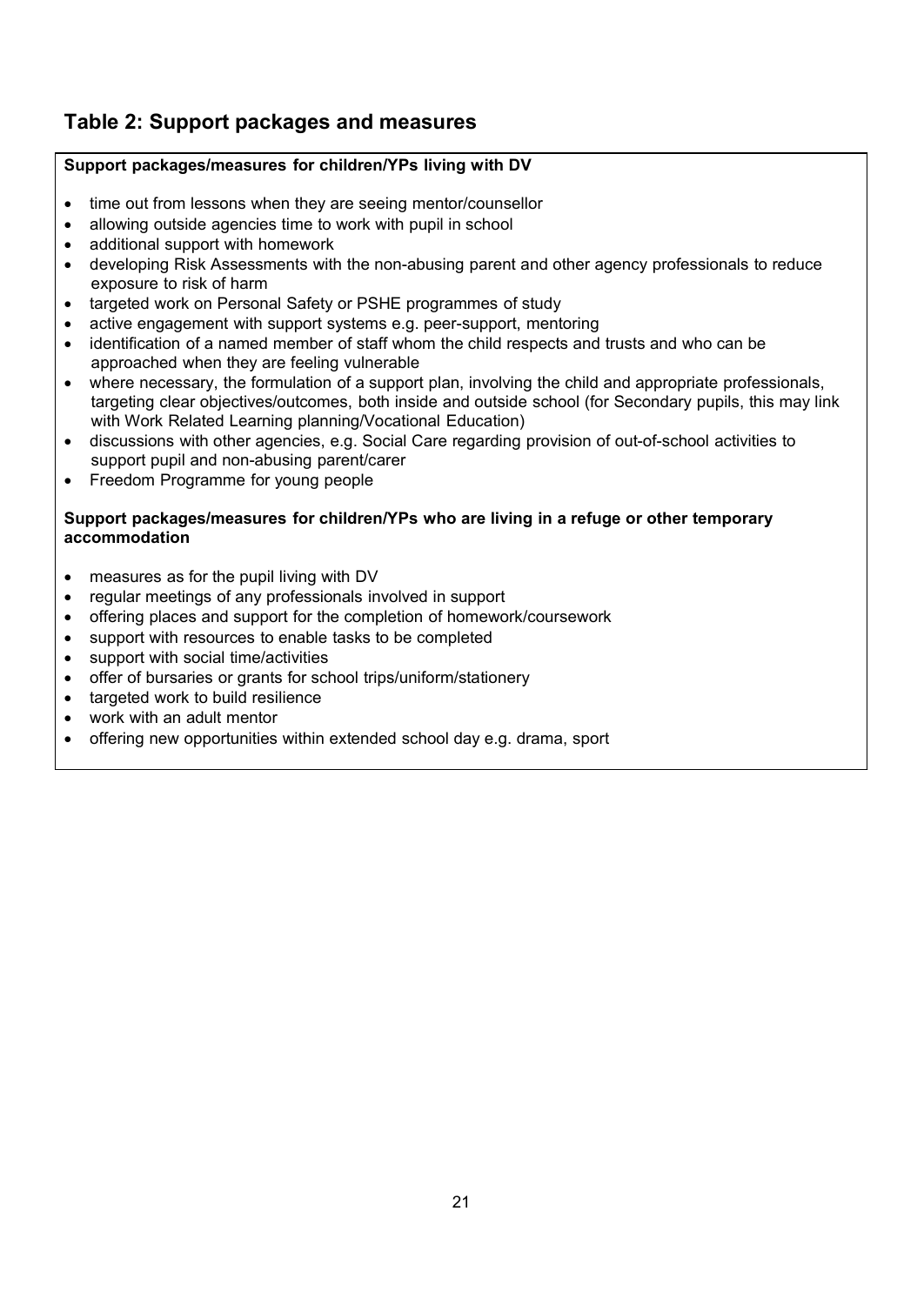#### **Forced Marriage**

In a forced marriage, unlike an arranged marriage, where there is an element of choice for the young people, one or both spouses do not freely consent to the marriage and some form of duress is involved. Duress can include physical, psychological, financial, sexual and emotional pressure. Forced Marriage is an abuse of human rights and, where a child is involved, an abuse of the rights of the child.

Detailed advice is given in Chapter 1.7 of the LSCB Core Inter-agency procedures. The leaflet '*Marriage: It's YOUR choice'* contains information about forced marriage, case studies, and information on where to seek help. They are intended specifically for children and young people and are available from the Department for Education website.



Many young people are afraid to discuss their worries with friends or others, in case their families find out. Symptoms of fear in these circumstances are very similar to other possible signs of DV.

#### How to respond:

If anyone suspects that a child (male or female) is at risk of a forced marriage, the information should be passed to the DP, who will refer to the specialist police unit: CHOICE on 0800 5 999 818.

At no time should:

- the child be sent back to the home and the concerns dismissed;
- members of their family or community be contacted, particularly in advance of any enquiries, and without the child's permission;

#### **Partner exploitation and violence in teenage intimate relationships**

If a young person is in a relationship where violence occurs, research shows that they are most likely to disclose to a friend; only a minority disclose to an adult. It is important therefore that appropriate guidance, information and advice is made available to young people in school through PSHE programmes in order for them to support their peers effectively.

When information or any hearsay about teenage partner violence is conveyed to staff, it should be logged and passed to the Designated Person. Similarly, any member of staff who has a reasonable suspicion that a young person is a victim of teenage partner violence should record their concerns in the same way.

#### **Children/ Young People as perpetrators of DA/DV**

Violence and verbal aggression, damage to property and psychological control can be directed at parents by their own children but is rarely talked about.

Parents may need support to deal with this from schools and other professionals, e.g. School nurse. The Designated Person may need to consider making a referral to Social Care.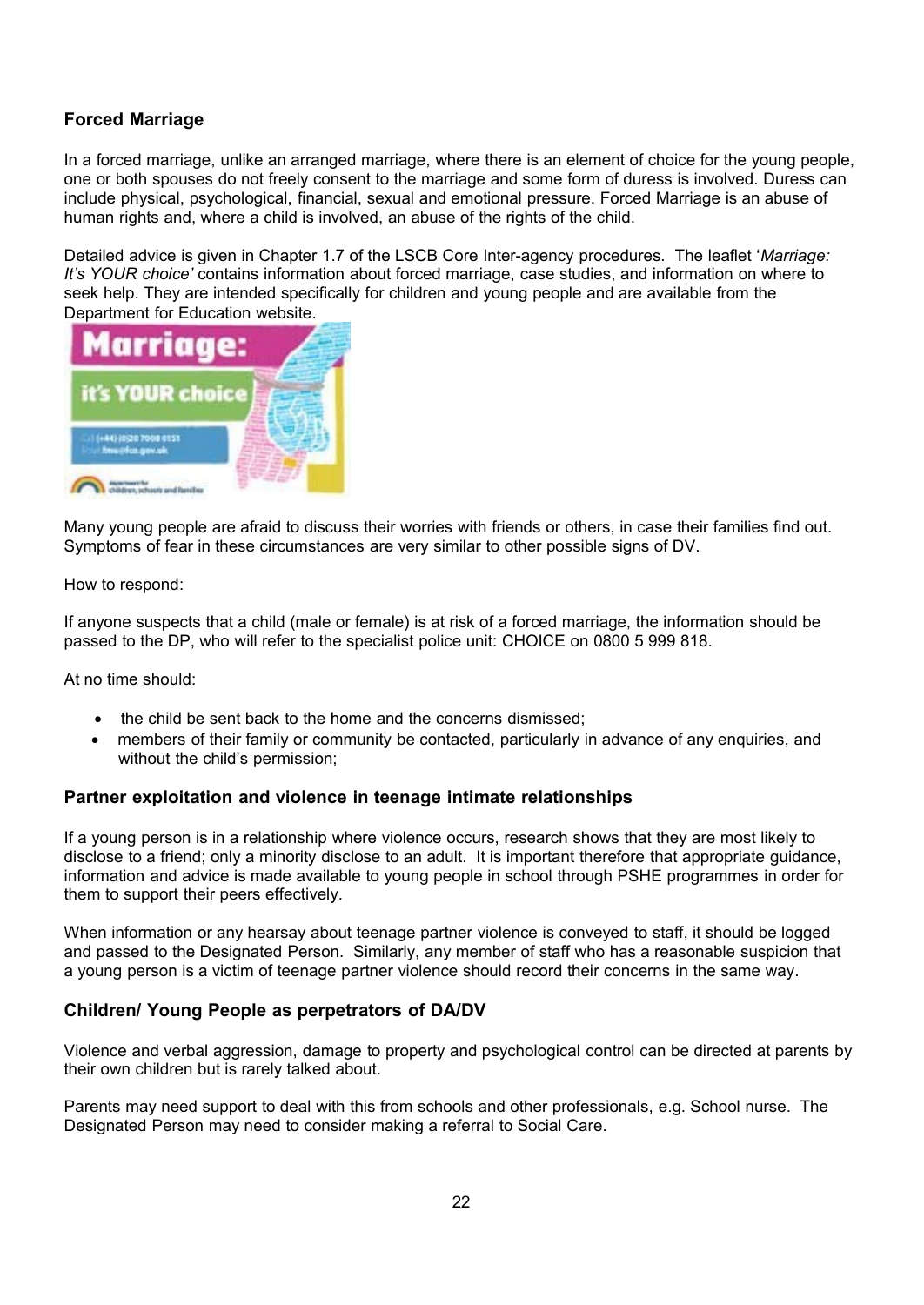# **Useful contact numbers and websites**

#### **To make a referral or seek advice**

**Cambridgeshire Direct Contact Centre -** 0345 045 5203 **Emergency Duty Team** (out of hours) Tel: 01733 234724 (8 p.m. – 8 a.m.) **Integrated Access Team (Social Care)** Tel: 0345 045 1362 **Police – Multi-Agency Referral Unit (MARU)**  Tel: 01480 847743 / 0345 456456[4](mailto:dv.referrals@cambs.pnn.police.uk) [dv.referrals@cambs.pnn.police.uk](mailto:dv.referrals@cambs.pnn.police.uk)

#### **Support and guidance for professionals**

**Cambridgeshire Local Safeguarding Board** [www.cambslscb.org.uk](http://www.cambslscb.org.uk/)

**Education Child Protection Service Adviceline:** Tel: 01223 703800

**Domestic Abuse Partnership Manager:** 07789 920401

**CHOICE –** specialist police unit – Forced Marriage and Honour Based Violence 0800 5 999 818

**Forced Marriage (Foreign and Commonwealth Office)** [www.fco.gov.uk](http://www.fco.gov.uk/)

#### **Support for victims and families: Childline (24 hour helpline for children)**

Tel: 0800 1111 (free)

#### **Women's Aid 24 – hour Domestic Violence Helpline**

Tel: 0808 2000 247 [www.womensaid.org.uk](http://www.womensaid.org.uk/)

#### **National DV Helpline**

Tel: 08844 8044 999 Text 60777 to NCDV

Website: [www.ncdv.org.uk](http://www.ncdv.org.uk/)

**Domestic Violence (Male) Advice and Enquiry Line** Tel: 0808 801 0327